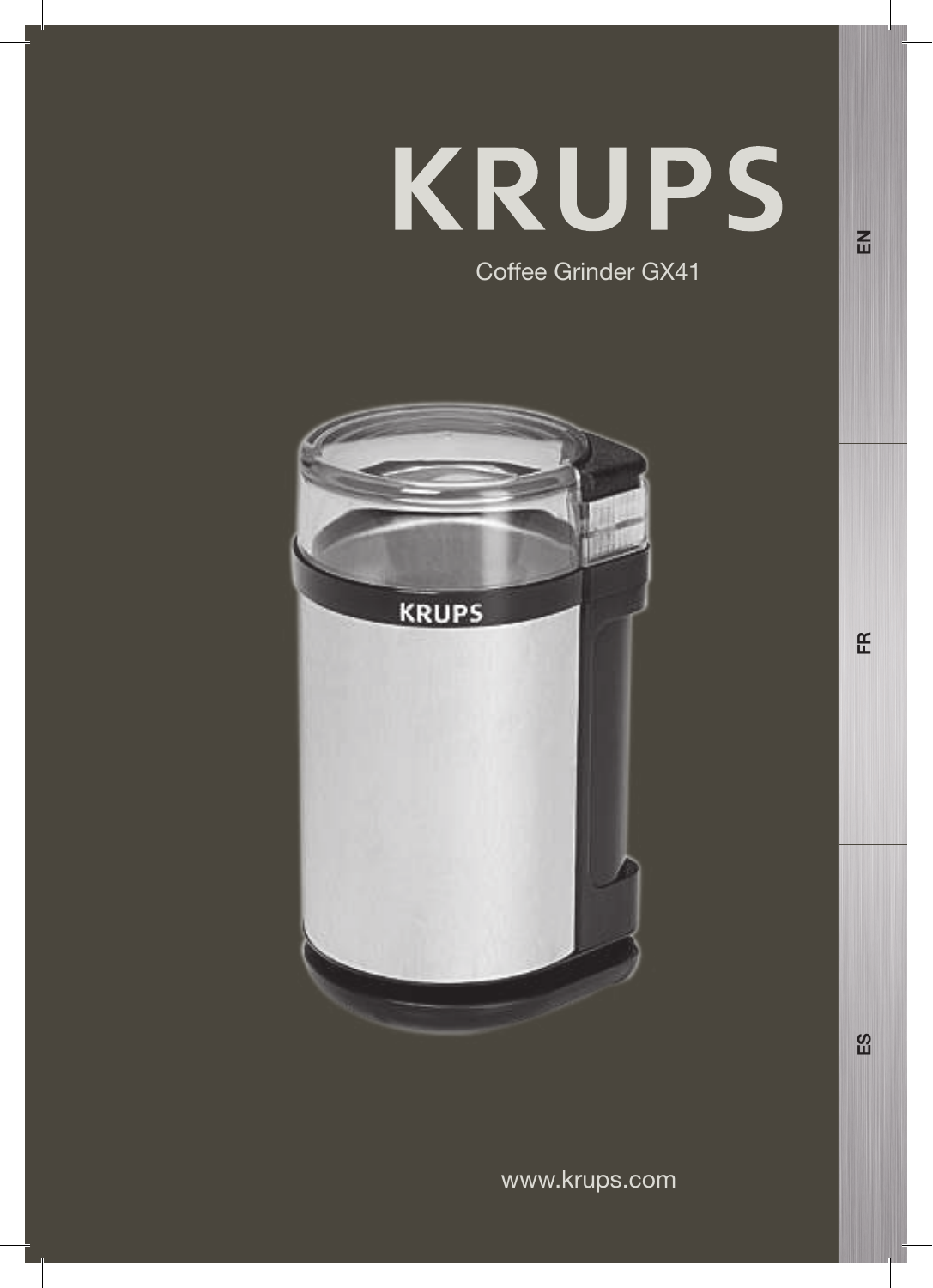







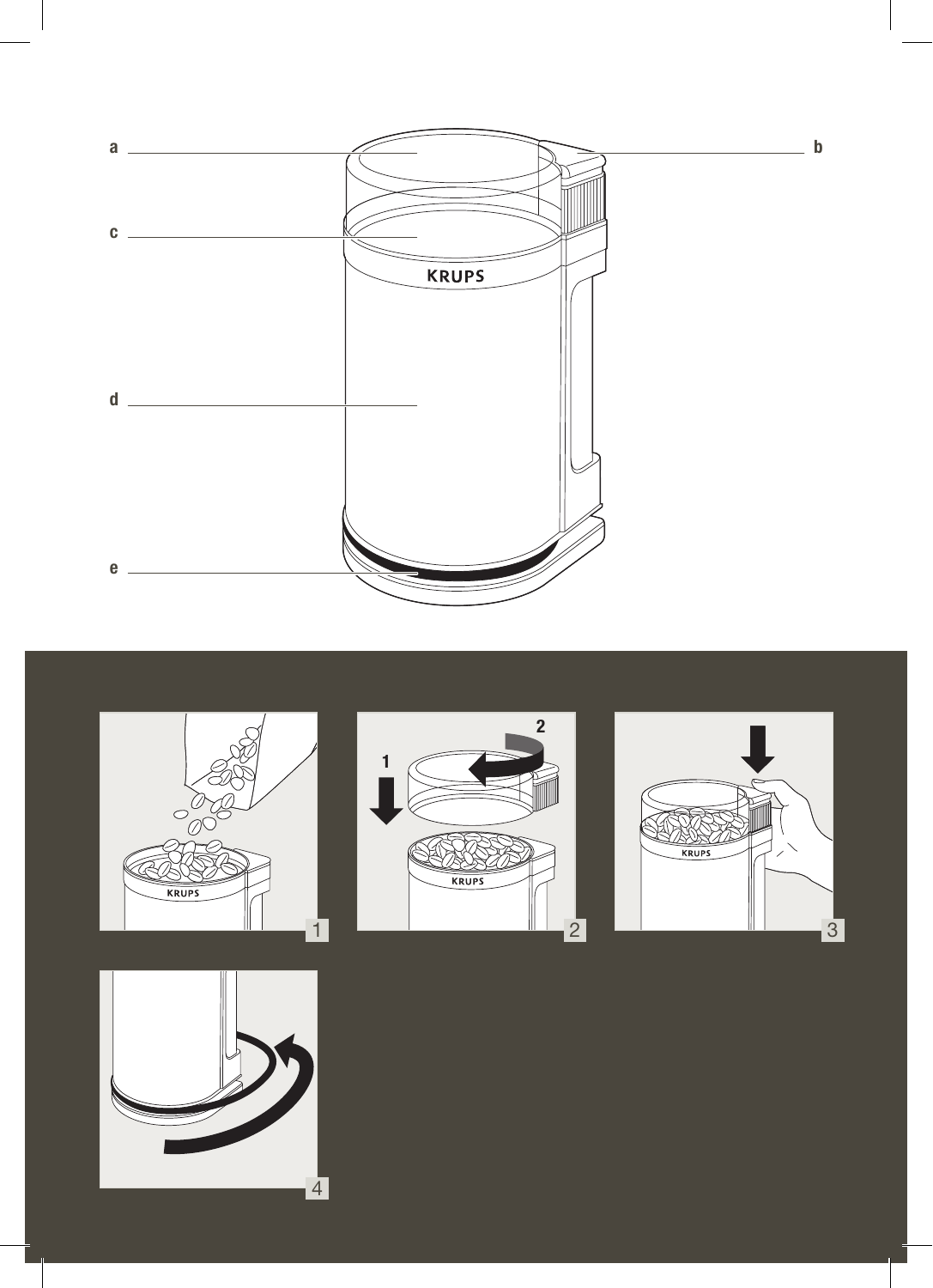# IMPORTANT SAFEGUARDS

When using electrical appliances, basic safety precautions should always be followed to reduce the risk of fire, electric shock, and/or injury to persons including the following:

- 1. Read all instructions carefully before using the coffee-grinder.
- 2. To protect against risk of fire, electric shock and injury to persons, do not immerse cord, plug or appliance in water or other liquids.
- 3. This appliance is not intended for use by persons (including children) with reduced physical, sensory, or mental capabilities, or lack of experience and knowledge, unless they are closely supervised and instructed concerning use of the appliance by a person responsible for their safety. Close supervision is necessary when any appliance is used by or near children. Children should be supervised to ensure that they do not play with the appliance.
- 4. This appliance is not intended for use by children.
- 5. Do not remove the lid until the blade has stopped completely. After releasing the push button the blade will come to a stop within 2 to 3 seconds.
- 6. Turn the appliance OFF, then unplug from the outlet when not in use, before assembling or disassembling parts and before cleaning. To unplug, grasp the plug and pull from the outlet. Never pull from the power cord. Permanently Installed – Make sure appliance is OFF when not in use, before putting on or taking off parts, and before cleaning.
- 7. Do not operate any appliance with a damaged cord or plug or after the appliance malfunctions, or has been dropped or damaged in any manner. Return the appliance to the nearest authorized KRUPS Service Center for examination, repair or adjustment.
- 8. To reduce the risk of injury do not drape cord over the counter top or table top where it can be pulled on by children or tripped over unintentionally.
- 9. Do not let the cord hang over the edge of a table or counter, or touch hot surfaces.
- 10. Do not use outdoors.
- 11. Do not place on or near a hot gas or electric burner, or in a heated oven.
- 12. To disconnect, remove plug from wall outlet. Do not yank cord, instead grasp plug and pull to disconnect.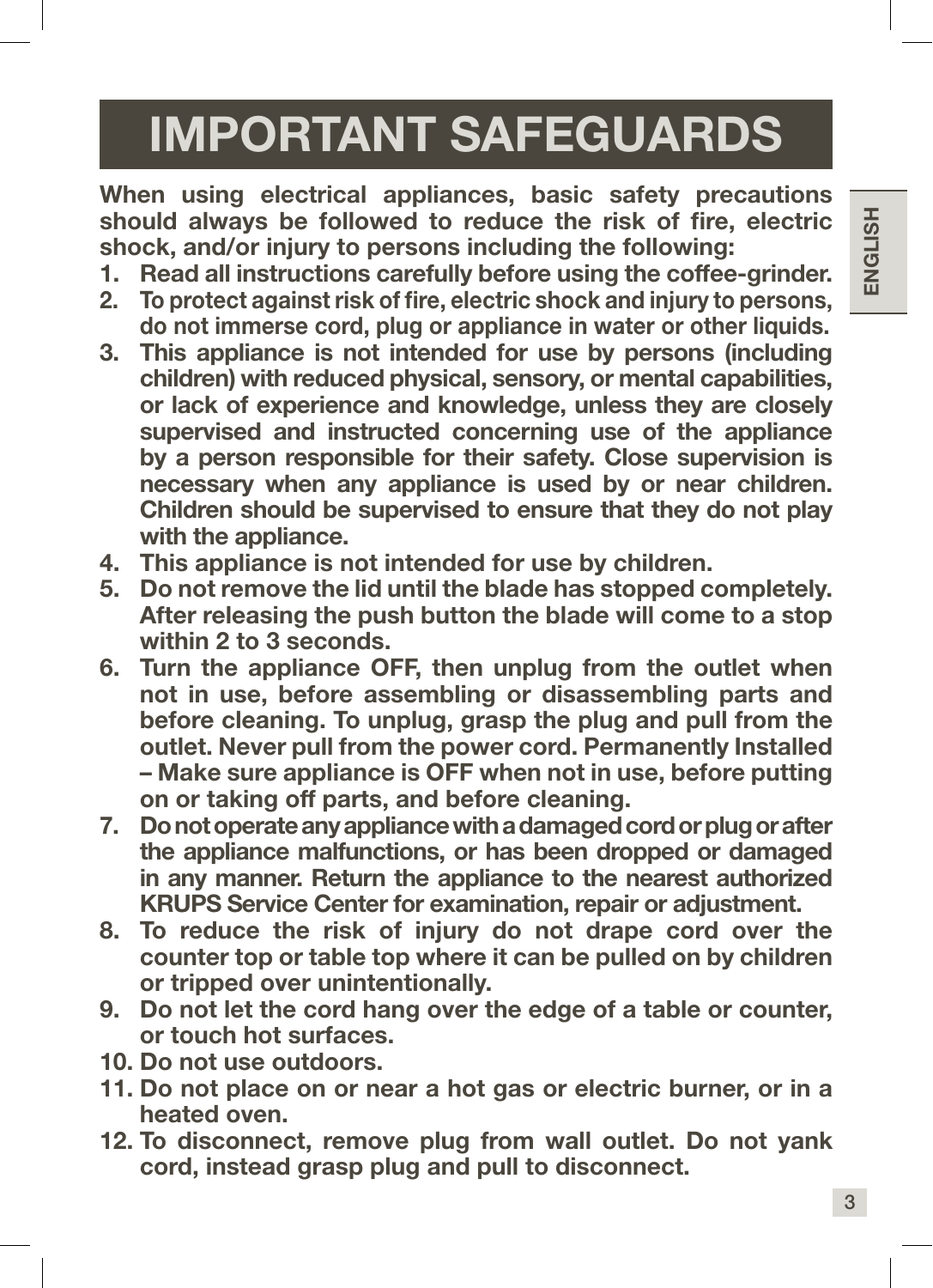- 13. Do not use the appliance for other than intended use.
- 14. Check grinding chamber for presence of foreign objects before using
- 15. Blades are sharp. Handle them carefully.
- 16. Make certain the voltage of the appliance is in accordance with your domestic supply.
- 17. Close supervision is necessary when any appliance is used by or near children.
- 18. Children should be supervised to ensure that they do not play with the appliance.
- 19. It is not intended to be used in the following applications, and the guarantee will not apply for: staff kitchen areas in shops, offices and other working environments; farm houses; by clients in hotels, motels and other residential type environments; bed and breakfast type environments.
- 20. Your appliance is designed for domestic use only.
- 21. The use of attachments not recommended or sold by KRUPS may cause fire, electric shock or injuries.

#### SAVE THESE INSTRUCTIONS **CAUTION**

This appliance is for household use only. Any servicing other than cleaning and user maintenance should be performed by the nearest authorized KRUPS Service Center.

- Do not immerse appliance in water.
- $\blacksquare$  To reduce the risk of fire or electric shock, do not dismantle the appliance. Repair should be done by an authorized KRUPS Service Center only.

## SHORT CORD INSTRUCTIONS

Regarding your Cord Set:

- A A short power-supply cord is provided to reduce the risks resulting from becoming entangled in or tripping over a longer cord.
- **B** Extension cords should be used with caution.
- C If an extension cord is used, (1) the marked electrical rating of the extension cord should be at least as great as the electrical rating of the appliance, (2) if the appliance is of the grounded type, the extension cord should be of a grounded type and (3) the longer cord should be arranged so that it will not drape over the counter top or table top where it can be pulled on by children or tripped over.
- D This appliance has a polarized plug (one blade is wider than the other). To reduce the risk of electric shock, this plug is intended to fit into a polarized outlet only one way. If the plug does not fit fully in the outlet, reverse the plug. If it still does not fit, contact a qualified electrician. Do not attempt to modify the plug in any way.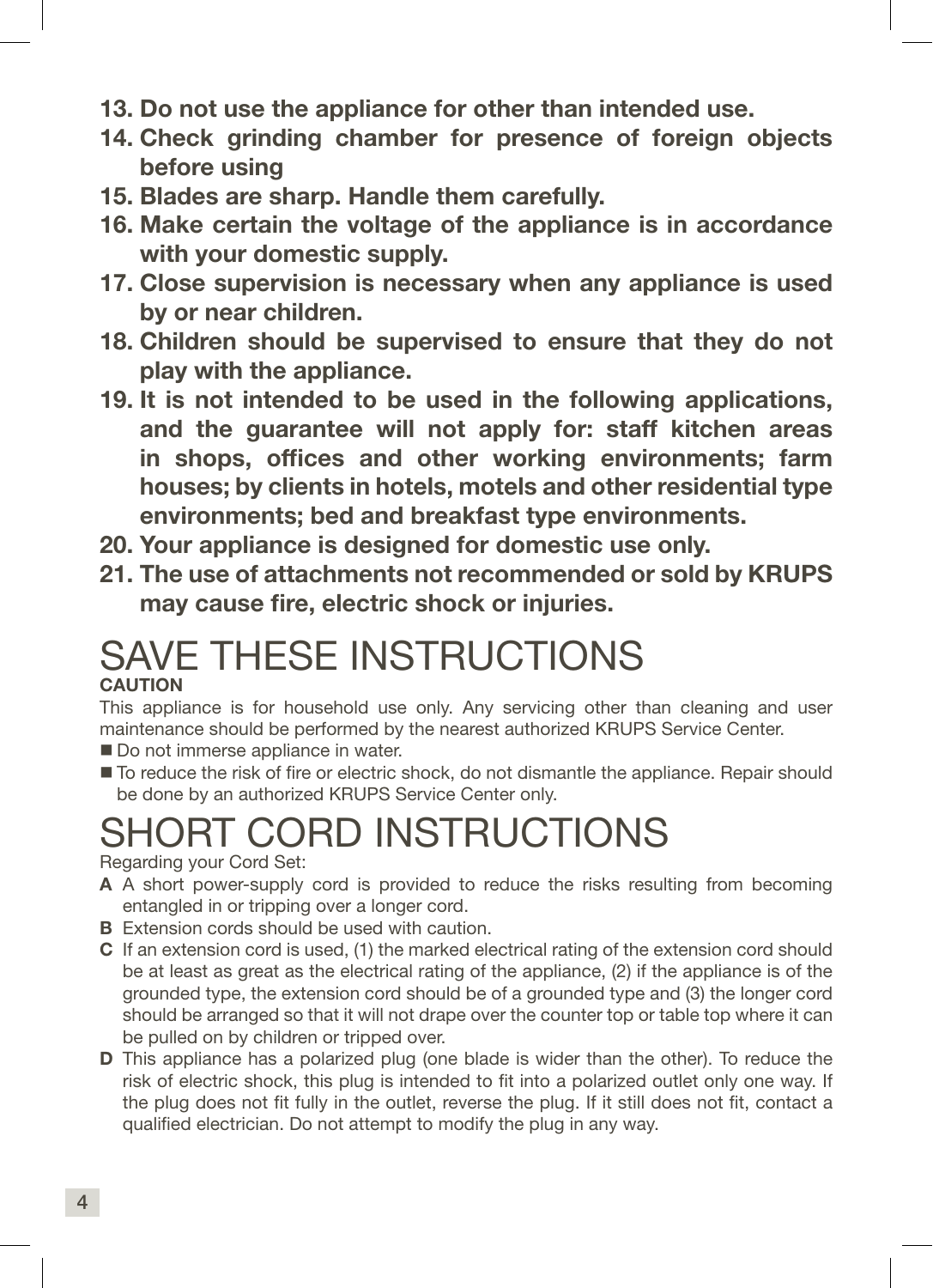### **DESCRIPTION**

- a Grinder lid
- b Power button
- c Grinding chamber
- d Motor base
- e Cord storage

#### INTRODUCTION

Your KRUPS Chrome Touch coffee grinder allows you to grind your own coffee beans right in your own home. With such a variety of coffee beans available in supermarkets and gourmet shops, owning the Chrome Touch is sophisticated and economical. The best result, however, is that you get fresh coffee, every time!

Light roasted beans seem to be the most popular in North America, and dark roasts have been associated more with the heavier coffees, such as Espresso and Turkish. These dark roast, however, can also be brewed for "regular" coffee.

Coffee beans are also categorized as straight coffees or blends. The straight coffees consist of beans from a single area; blend consist of beans from several areas, which sometimes results in a superior coffee combination.

The best way to familiarize yourself with coffee is to purchase small quantities of several different varieties. Eventually, you will learn which beans and blends suit your personal taste. Perhaps you will soon start blending your own "house brands"!

#### **OPERATION**

- Place the base unit (d) on a sturdy counterhop.
- Fill the grinding chamber (c) 1/2 to 3/4 with coffee beans (1).
- $\blacksquare$  To calculate the amount of coffee beans to use, keep in mind that whole coffee beans yield the approximate equivalent in ground coffee (i.e. 1/4 cup beans = approx. 1/4 cup ground coffee).
- $\blacksquare$  Place the lid (a) on the base and turn clockwise until firmly locked in place (2).
- **Plug in the chrome Touch. To start grinding, press the power button (b) (3). The power will** only stay on as long as the button is pressed.
- The degree of fineness you desire will decide how long you should grind. For example, a coarse grind would require less grinding time than a find grind.

#### $\triangle$  CAUTION

Wait until the blades have completely stopped before removing lid. Grinder should be unplugged before removing lid.

- When grinding is complete, unplug the unit. Turn the lid couterclockwise to remove the lid and pour the ground coffee into a bowl or cannister. If you are grinding a large amount of beans, store the coffee in an airtight container.
- The cord can be wrapped around the base of the grinder for storage (4).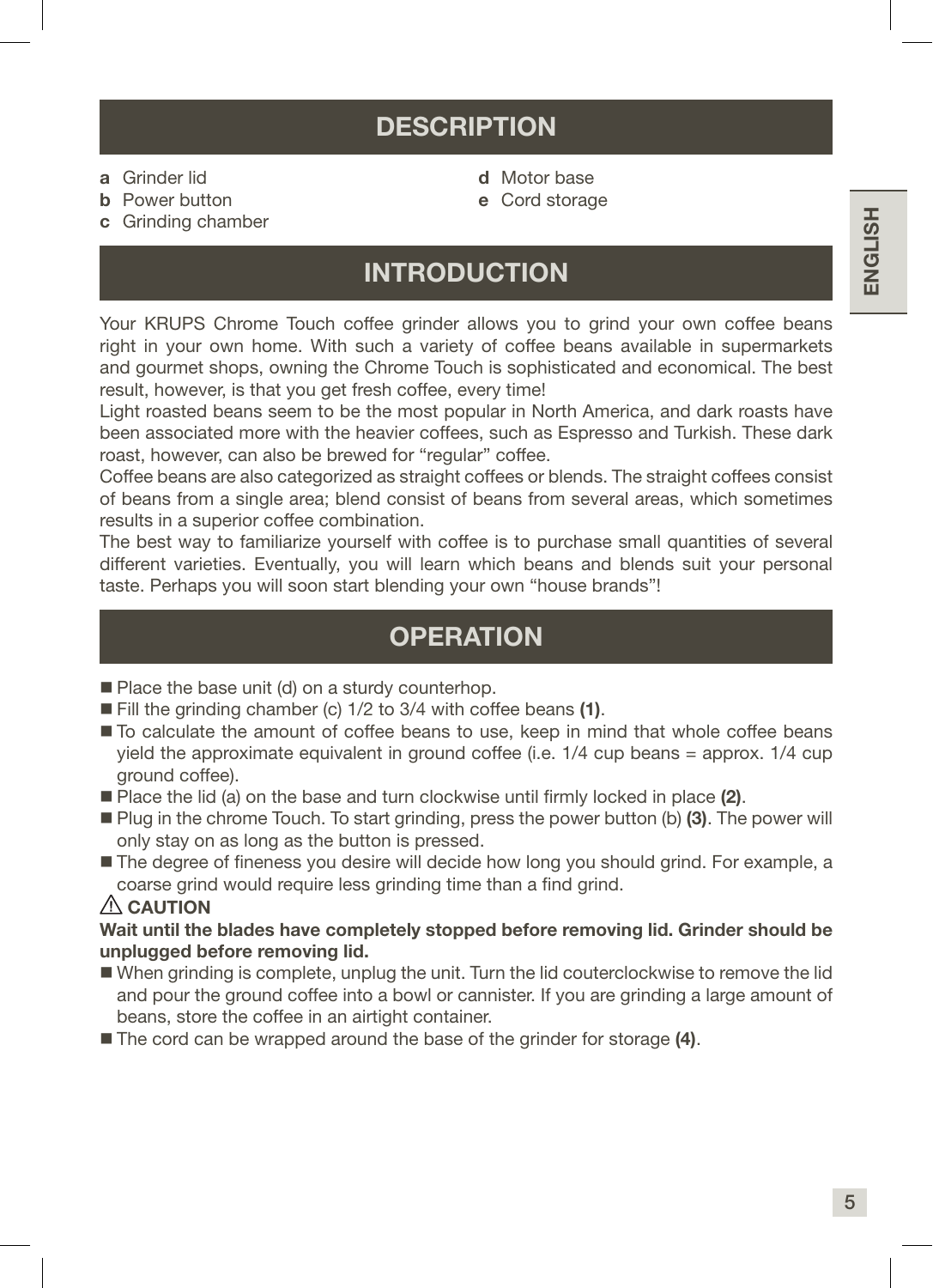#### COFFEE TIPS

- **Purchase coffee beans in small quantities.**
- Store coffee beans in an airtight container in the freezer.
- Coffee beans do not need to thawed before grinding and/or brewing.
- Large ground quantities should be stored in an airtight container and placed in your refrigerator or freezer to maintain freshness.
- **Follow** the recommendations of your coffeemaker brand for brewing quantities. Adjustments should be made to suit your own personal taste.

| Type of<br>coffemaker | <b>Perculator</b>  | <b>Regulator Auto Drip</b><br><b>Coffeemaker</b> | <b>KRUPS Drip</b><br><b>Coffemaker</b> |
|-----------------------|--------------------|--------------------------------------------------|----------------------------------------|
| Quantity              |                    |                                                  |                                        |
| 4-Cups                | 4 Tbsp./ 4-6 sec.  | 4 Tbsp./ 5-7 sec.                                | 4 Tbsp./ 11-13 sec.                    |
| 8-cups                | 8 Tbsp./ 5-7 sec.  | 8 Tbsp./ 6-8 sec.                                | 8 Tbsp./ 12-16 sec                     |
| 10-cups               | 10 Tbsp./ 6-8 sec. | 10 Tbsp./ 7-9sec.                                | 10 Tbsp./ 15-17 sec.                   |
| 12-cups               | 12 Tbsp./ 7-9 sec. | 12 Tbsp./ 8-10 sec.                              | 12 Tbsp./ 16-20 sec.                   |

#### GRINDING FOR ESPRESSO/CAPPUCCINO

The KRUPS Chrome touch (GX 4100) is acceptable for grinding beans for boiler type espresso machines. We do not recommend using the Chrome Touch to grind beans for use with pump espresso machines. Pump espresso machines require a disc type grinder such as the KRUPS "II Barista" ref 220 or a similar, professional style espresso grinder. This type of grinder will prevent coffee dust which can impede the flow of water throught the espresso machine.

#### GRINDING COFFEE

Grinding time depends on how coarse or fine a grind you desire. We do not recommend grinding coffee longer than 20 seconds. Longer use will not result in a finer grind, but in overheated coffee. As a result coffee will lose its flavor.

### CLEANING

Keeping your Chrome Touch clean is essential in achieving optimal taste results. Most coffee beans contain oils that may, over time, become stronger in flavor and could affect the taste of your coffee.

#### Be sure that grinder is unplugged before cleaning!

- Remove all coffee after each grinding. A small soft brush or cloth is helpful in removing ground coffee from lid and blades.
- Wipe inside of grinder lid and blades very carefully with a damp cloth.
- Base unit can be wiped down with a damp cloth. NEVER immerse base unit in water or any other liquid!
- Lid can be washed in warm water, using a mild detergent, or be placed in the top rack of the dishwasher and used on gentle cycle.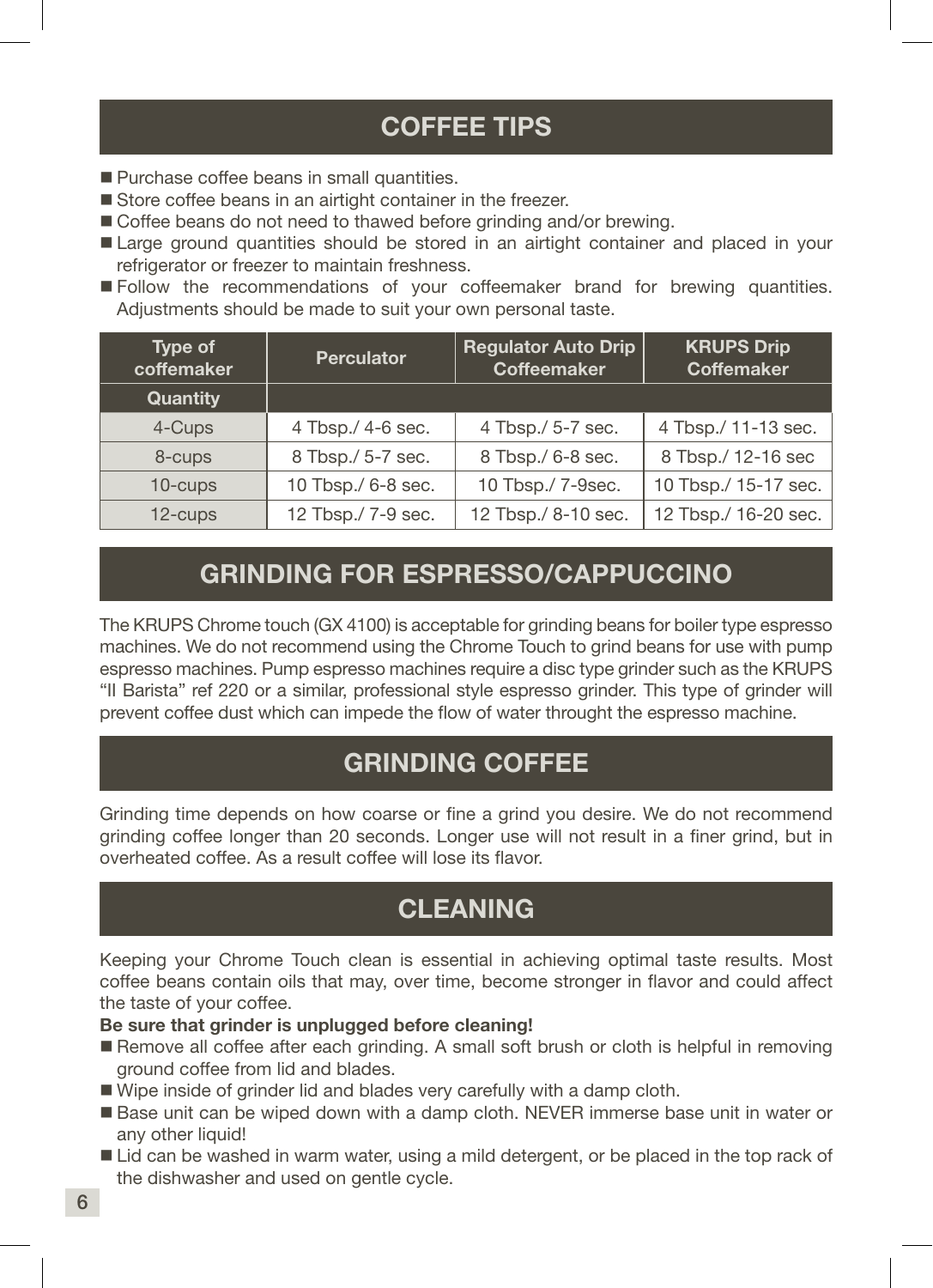#### KRUPS INTERNATIONAL LIMITED GUARANTEE

#### **E.** : www.krups.com

This product is repairable by KRUPS during and after the quarantee period. Accessories, consumables and end-user replaceable parts can be purchased, if locally available, as described on the KRUPS internet site www.krups.com

#### The Guarantee:

This product is guaranteed by KRUPS (company address and details included in the country list of the KRUPS International Guarantee) against any manufacturing defect in materials or workmanship for a period of 2 years starting from the initial date of purchase or delivery date. The international manufacturer's guarantee by KRUPS is an extra benefit which does not affect consumer's Statutory Rights.

The international manufacturer's guarantee covers all costs related to restoring the proven defective product so that it conforms to its original specifications, through the repair or replacement of any defective part and the necessary labour. At KRUPS's choice, a replacement product may be provided instead of repairing a defective product. KRUPS's sole obligation and your exclusive resolution under this guarantee are limited to such repair or replacement.

#### Conditions & Exclusions:

The international KRUPS guarantee only applies within the guarantee period and for those countries listed in the country list attached and is valid only on presentation of a proof of purchase. The product can be taken directly in person to an authorised service centre or must be adequately packaged and returned, by recorded delivery (or equivalent method of postage), to a KRUPS authorised service centre. Full address details for each country's authorised service centres are listed on KRUPS website (www.krups.com) or by calling the appropriate telephone number as set out in the country list to request the appropriate postal address.

KRUPS shall not be obliged to repair or replace any product which is not accompanied by a valid proof of purchase.

This guarantee will not cover any damage which occurs as a result of misuse, negligence, failure to follow KRUPS instructions, use on current or voltage other than as stamped on the product, or a modification or unauthorised repair of the product. It also does not cover normal wear and tear, maintenance or replacement of consumable parts, or the following:

- –using the wrong type of water or consumable
- ingress of water, dust or insects into the product
- –damage as a result of lightning or power surges
- –mechanical damages, overloading
- scaling (any de-scaling must be carried out according to the instructions for use)
- –accidents including fire, flood, thunderbolt, etc
- –damages or poor results due to wrong voltage or frequency
- –damage to any glass or porcelain ware in the product
- –professional or commercial use

This guarantee does not apply to any product that has been tampered with, or to damages incurred through improper use and care, faulty packaging by the owner or mishandling by any carrier.

In order to offer the best possible after-sales service and constantly improve customer satisfaction, KRUPS may send a satisfaction survey to all customers who have had their product repaired or exchanged in a KRUPS authorised service centre.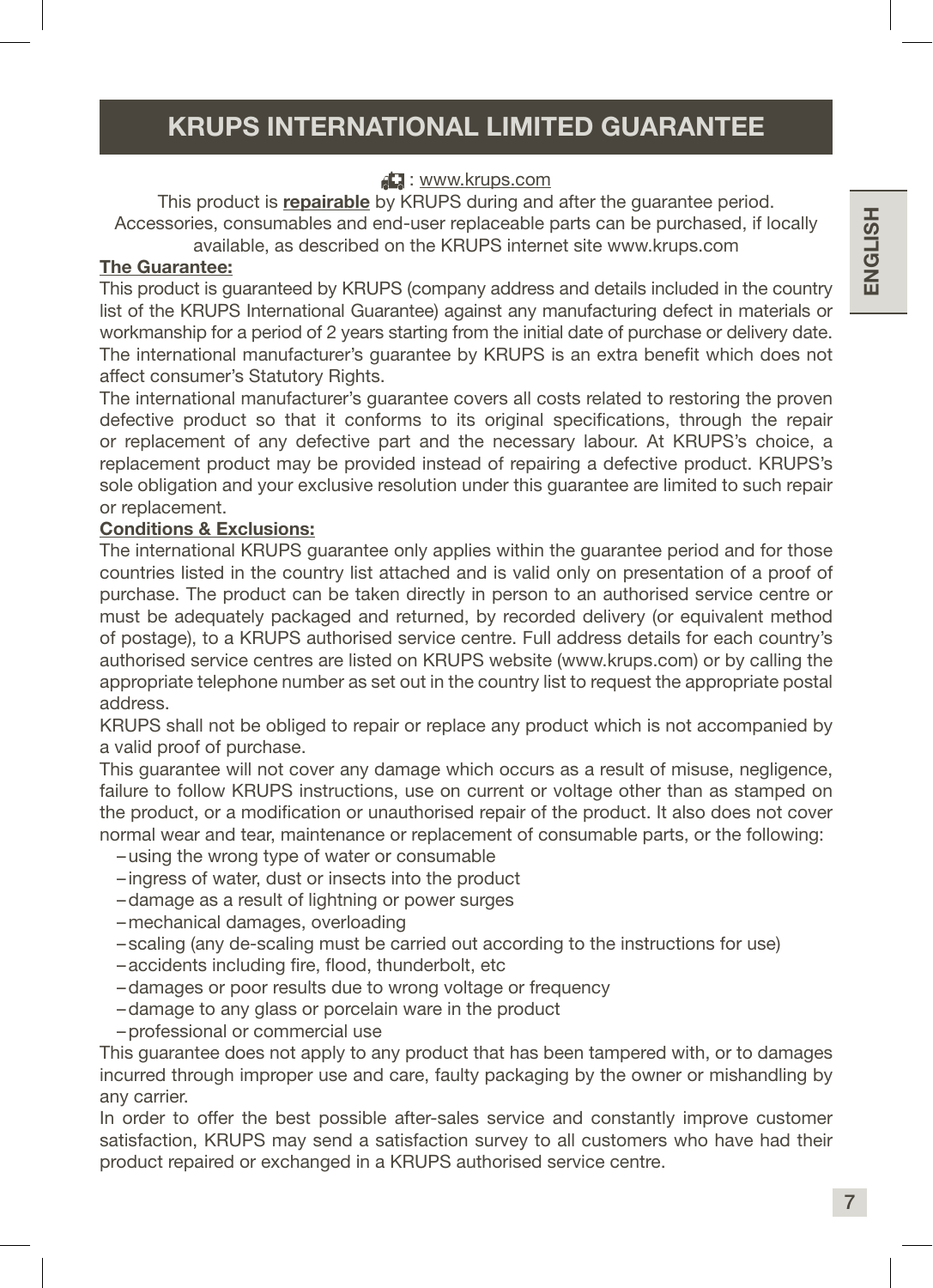The international KRUPS guarantee applies only for products purchased in one of the countries listed, and used for domestic purposes only in one of the countries listed on the Country List. Where a product purchased in one listed country and then used in another listed country:

- a) The international KRUPS guarantee does not apply in case of non conformity of the purchased product with the local standards, such as voltage, frequency, power plugs, or other local technical specifications
- b) The repair process for products purchased outside the country of use may require a longer time if the product is not locally sold by KRUPS
- c) In cases where the product is not repairable in the new country, the international KRUPS guarantee is limited to a replacement by a similar product or an alternative product at similar cost, where possible.

#### Consumer Statutory Rights:

This international KRUPS guarantee does not affect the statutory rights a consumer may have or those rights that cannot be excluded or limited, nor rights against the retailer from which the consumer purchased the product. This guarantee gives a consumer specific legal rights, and the consumer may also have other legal rights which vary from State to State or Country to Country. The consumer may assert any such rights at his sole discretion.

For Australia only: Our goods come with guarantees that cannot be excluded under the Australian Consumer Law. You are entitled to a replacement or refund for a major failure and compensation for any other reasonably foreseeable loss or damage. You are also entitled to have the goods repaired or replaced if the goods fail to be of acceptable quality and the failure does not amount to a major failure.

*\*\*\* Please keep this document for your reference should you wish to make a claim under the guarantee*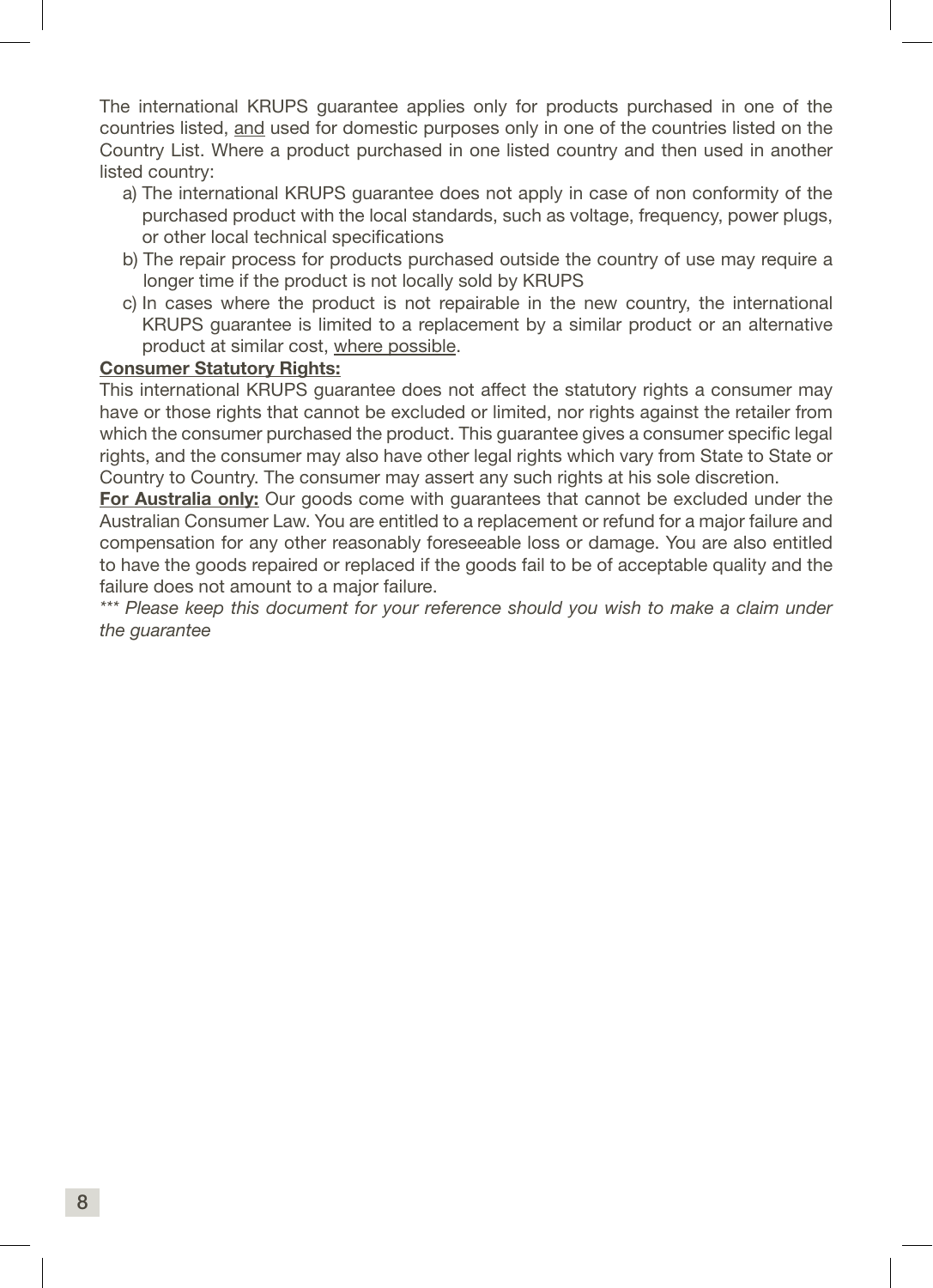# IMPORTANTES MISES EN GARDE

Lors de l'utilisation d'appareils électriques il est essentiel de respecter certaines précautions de base afin de réduire les risques d'incendie, de choc électrique ou de blessures, notamment les règles suivantes :

- 1. Lire attentivement toutes les instructions.
- 2. Pour éviter les risques d'incendie, les chocs électriques et les blessures, ne pas immerger le cordon, la fiche, ou l'appareil dans de l'eau ou tout autre liquide.
- 3. Cet appareil n'est pas destiné à être utilisé par des personnes (y compris les enfants) ayant des capacités physiques, sensorielles ou mentales réduites, ou un manque d'expérience et de connaissances, à moins qu'elles ne soient étroitement surveillées et instruites concernant son utilisation par une personne responsable de leur sécurité. Surveillez attentivement les enfants lorsqu'ils utilisent ou se trouvent à proximité de l'appareil. Les enfants doivent être surveillés pour s'assurer qu'ils ne jouent pas avec l'appareil.
- 4. Cet appareil n'est pas conçu pour être utilisé par des enfants.
- 5. Ne pas retirer le couvercle avant l'arrêt complet de la lame. Lorsque l'interrupteur est relâché, la lame s'arrête en 2 à 3 secondes.
- 6. Éteignez l'appareil, puis débranchez-le de la prise lorsqu'il n'est pas utilisé, avant d'assembler ou de démonter des pièces et avant de le nettoyer. Pour débrancher l'appareil, saisissez le cordon et débranchez-le de la prise. Ne tirez jamais sur le cordon d'alimentation. Installation permanente – Assurez-vous que l'appareil est éteint lorsqu'il n'est pas utilisé, avant d'ajouter ou de retirer des pièces et avant le nettoyage.
- 7. Ne pas utiliser l'appareil si la fiche ou le cordon est endommagé, s'il ne fonctionne pas correctement, s'il est tombé ou a été endommagé de quelque façon que se soit. Dans ce cas, le retourner au centre de service autorisé KRUPS le plus proche pour le faire examiner, réparer ou régler.
- 8. Pour réduire le risque de blessure, ne pas laisser le cordon pendre d'une table ou d'un comptoir, où il pourrait être tiré par un enfant ou faire trébucher quelqu'un.
- 9. Ne pas laisser le cordon pendre de la table ou du comptoir, ni toucher à des surfaces chaudes.
- 10. Ne pas utiliser l'appareil à l'extérieur.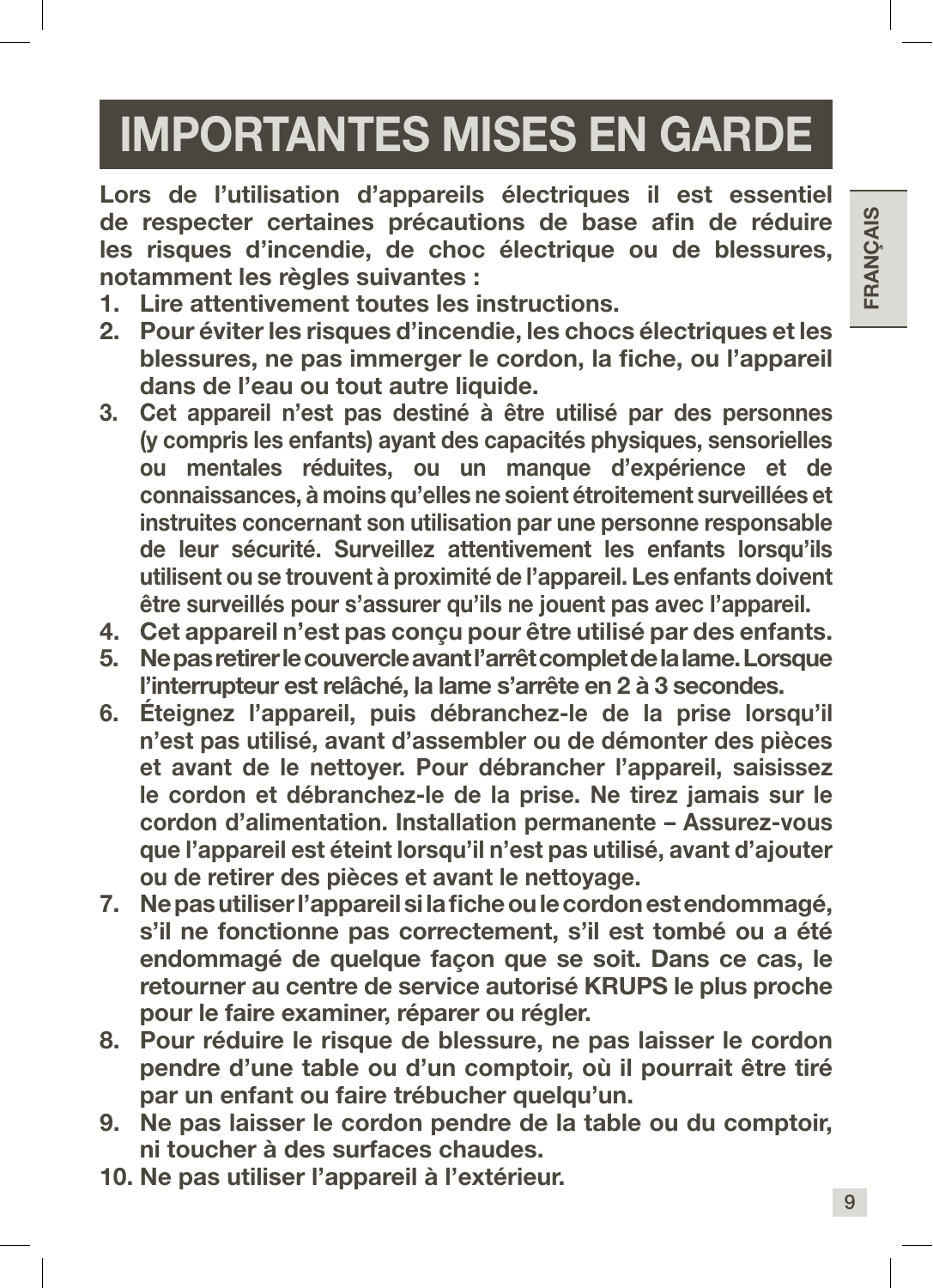- 11. Ne pas placer l'appareil sur ou à proximité d'une plaque électrique ou d'une cuisinière à gaz, ni dans un four chaud.
- 12. Pour débrancher retirer la fiche de la prise murale. Ne pas tirer sur le cordon; saisir plutôt la fiche et tirer pour débrancher.
- 13. N'utiliser l'appareil qu'aux fins prévues.
- 14. Vérifiez que la chambre de mouture ne contient pas de corps étranger avant d'utiliser l'appareil.
- 15. Les lames sont très affûtées. Les manipuler avec précaution.
- 16. S'assurer que la tension de votre appareil correspond à celle de votre installation.
- 17. Une supervision attentive est nécessaire lorsque l'appareil est utilisé par des enfants ou près d'eux.
- 18. Les enfants devraient être supervisées pour veiller à ce qu'ils ne jouent pas avec l'appareil.
- 19. L'appareil n'est pas destiné aux utilisations suivantes et sa garantie ne s'appliquera pas dans ces cas : pour les cuisines réservées au personnel des magasins, des bureaux ou d'autres environnements de travail; pour les clients d'hôtels, de motels ou d'autres types d'établissements résidentiels; pour les établissements d'hébergement de type gîte touristique.
- 20. Cet appareil est conçu exclusivement pour un usage domestique.
- 21. L'utilisation d'accessoires non recommandés ou vendus par KRUPS peut entraîner un feu, une décharge électrique ou des blessures.

## CONSERVER CES INSTRUCTIONS **ATTENTION**

Cet appareil est conçu pour un usage domestique seulement. Tout entretien autre que le nettoyage et l'entretien normal de l'appareil par son propriétaire doit être effectué par le personnel du Centre de service KRUPS agréé le plus près.

- Ne pas immerger l'appareil dans de l'eau.
- Afin de réduire les risques d'incendie et de choc électrique, ne pas démonter la base de l'appareil. Toute réparation doit être effectuée par le personnel agréé de KRUPS uniquement.

## INSTRUCTIONS POUR LE CORDON D'ALIMENTATION

- A Cet appareil est muni d'un cordon d'alimentation court pour réduire les risques qu'il ne s'emmêle ou qu'il ne fasse trébucher quelqu'un.
- B Des rallonges sont disponibles et doivent être utilisées avec précaution.
- C Si une rallonge est utilisée, 1) le calibre de la rallonge doit être au minimum le même que celui de l'appareil, 2) si l'appareil est mis à la terre, la rallonge doit également être mise à la terre, et 3) la rallonge doit être placée de façon à ne pas pendre le long du comptoir ou de la table, où elle pourrait être tirée par un enfant ou faire trébucher quelqu'un.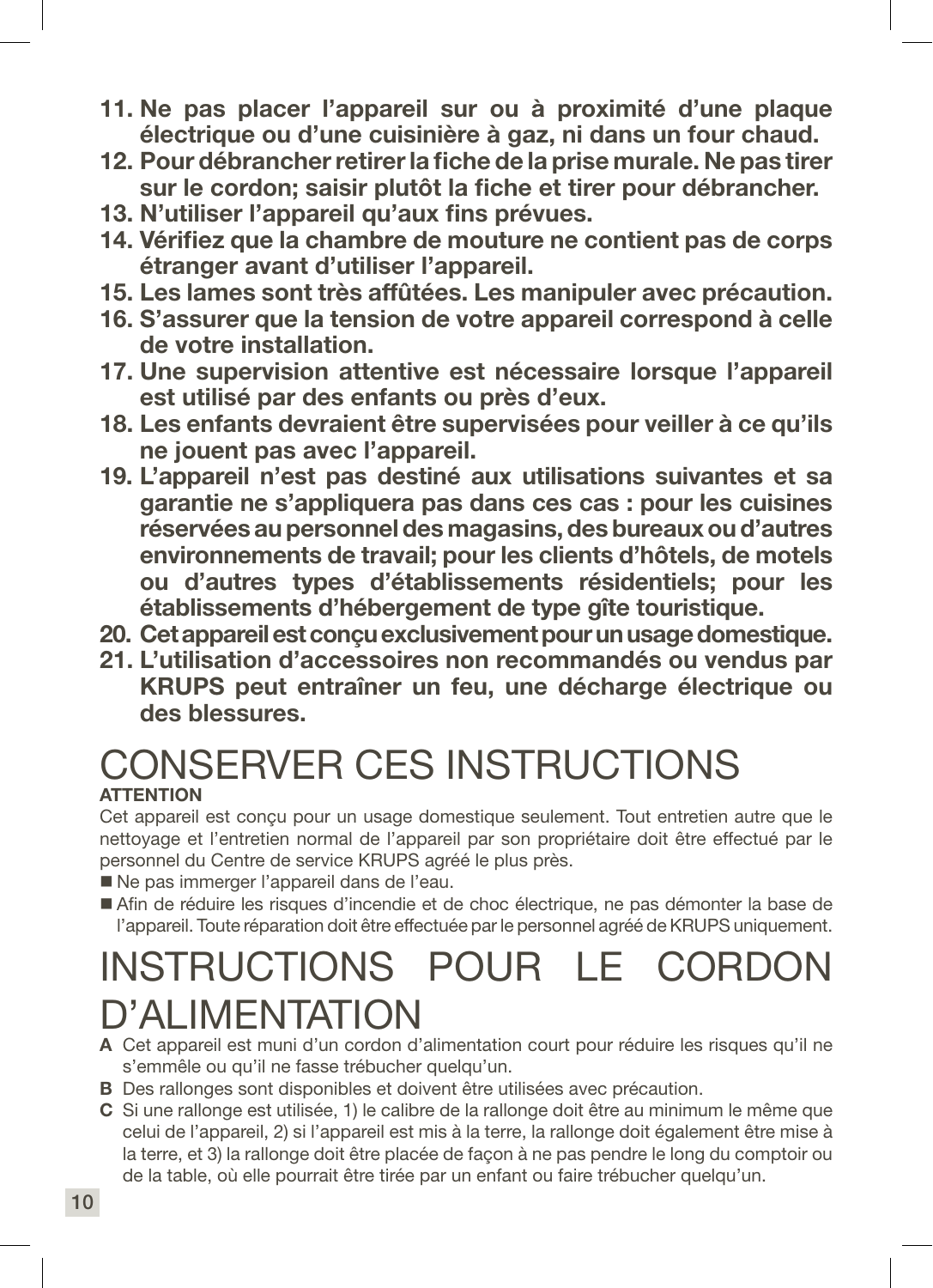D L'appareil est doté d'une fiche polarisée (une lame est plus large que l'autre). Pour réduire les risques de choc électrique, cette fiche ne s'enfonce dans une prise polarisée que d'une seule façon. Si la fiche n'entre pas bien dans la prise, la retourner. Si elle n'y entre toujours pas, contacter un électricien. Ne tenter en aucun cas de modifier la prise.

## **DESCRIPTION**

- a Couvercle du moulin
- **b** Interrupteur
- c Chambre de mouture
- d Base Compartiment moteur e Rangement du cordon
- INTRODUCTION

Votre moulin à café Chrome Touch KRUPS vous permet de moudre vos propres grains de café chez vous. Etant donné la grande variété de grains de café proposée par les supermarchés et les boutiques des gourmets, le Chrome Touch est un outil sophistiqué et économique. Le meilleur résultat, néanmoins, est le café frais qu'il vous fournit à chaque fois!

Les grains de café présentant une torréfaction claire semblent être les favoris en Amérique du Nord, alors que la torréfaction noire est plutôt associée aux cafés plus forts, tels que l'Espresso et le Turc. Ce type de grains peut cependant être utilisé pour un café « normal ». Les grains de café sont également classés en cafés purs et en mélanges. Les cafés purs sont constitués de grains cultivés dans la même région ; un mélange se compose de grains issus de plusieurs régions, qui forment parfois une combinaison de cafés supérieure.

La meilleure façon de vous familiariser avec le café est d'acheter de petites quantités de plusieurs variétés différentes. Vous apprendrez ainsi à connaître les grains et les mélanges qui vous plaisent. Vous commencerez peut-être à créer vos propres « mélanges maison »!

### FONCTIONNEMENT

- Placez la base (d) sur un comptoir solide.
- Remplissez entre la moitié et les trois quarts de la chambre de mouture (c) de grains de café (1).
- Pour calculer la quantité de grains de café à utiliser, gardez à l'esprit que des grains de café entiers donnent à peu près une quantité équivalente de café moulu (c'est-à-dire : 1/4 de tasse de grains de café = environ 1/4 de tasse de café moulu).
- Placez le couvercle (a) sur la base et faites-le tourner dans le sens des aiguilles d'une montre jusqu'à ce qu'il soit fixé (2).
- Branchez le Chrome Touch. Pour commencer à moudre, appuyez sur l'interrupteur (b) (3). L'appareil n'est alimenté que lorsque l'interrupteur est enfoncé.
- La durée de la mouture dépend du degré de finesse souhaité. Par exemple, une mouture grossière requière une durée de mouture moins longue qu'une mouture fine.

#### $\triangle$  attention

Attendez l'arrêt complet des lames pour retirer le couvercle. Débranchez le moulin avant de retirer le couvercle.

- Lorsque la mouture est terminée, débranchez l'appareil. Faites tourner le couvercle dans le sens inverse des aiguilles d'une montre pour le retirer et versez le café moulu dans un bol ou une boîte. Si vous moulez une grande quantité de grains de café, stockez le café dans une boîte hermétique.
- Le cordon peut être enroulé autour de la base du moulin avant de le ranger (4).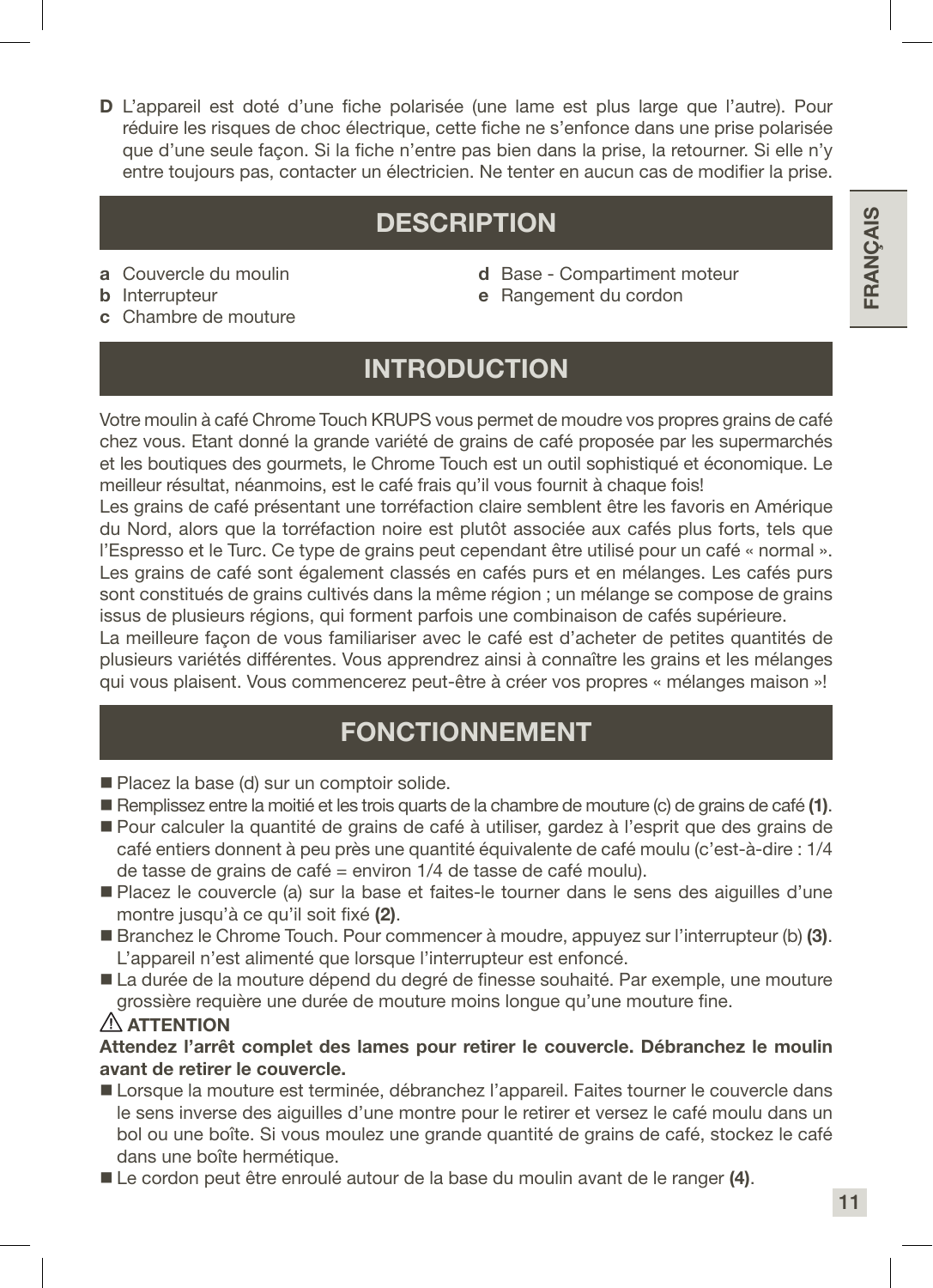## CONSEILS SUR LE CAFÉ

- Achetez les grains de café en petites quantités.
- Conservez les grains de café dans un récipient hermétique placé au réfrigérateur.
- Il est inutile de décongeler les grains de café avant de les broyer/faire infuser.
- De grandes quantités de café moulu doivent être conservées dans un récipient hermétique et placées dans le réfrigérateur ou dans le freezer pour en conserver la fraîcheur.
- Suivez les recommandations accompagnant votre cafetière quant aux quantités à infuser. Des ajustements peuvent être faits en fonction de vos goûts personnels.

| Type de<br>cafetière | <b>Percolateur</b>      | Cafetière à goutteur<br>auto-régulant | Cafetière Krups à<br>goutteur |
|----------------------|-------------------------|---------------------------------------|-------------------------------|
| Quantité             |                         |                                       |                               |
| 4 tasses             | 4 cuil. à soupe/4-6 s.  | 4 cuil. à soupe/5-7 s.                | 4 cuil. à soupe/11-13 s.      |
| 8 tasses             | 8 cuil. à soupe/5-7 s.  | 8 cuil. à soupe/6-8 s.                | 8 cuil. à soupe/12-16 s.      |
| 10 tasses            | 10 cuil. à soupe/6-8 s. | 10 cuil. à soupe/7-9 s.               | 10 cuil. à soupe /15-17 s.    |
| 12 tasses            | 12 cuil. à soupe/7-9 s. | 12 cuil. à soupe/8-10 s.              | 12 cuil. à soupe /16-20 s.    |

### MOUTURE POUR ESPRESSO/CAPPUCCINO

Le KRUPS Chrome Touch (GX 4100) permet de moudre des grains de café pour les machines à espresso de type boiler. Nous ne recommandons pas l'utilisation du Chrome Touch pour moudre des grains destinés à des machines à espresso-pression. Les machines à espresso-pression nécessitent un moulin à disques tel que le KRUPS « II Barista » réf 220 ou tout autre moulin à espresso professionnel similaire. Ce type de moulin évite la poussière de café qui peut empêcher le passage de l'eau dans la machine à espresso.

## MOUTURE DU CAFÉ

La durée de la mouture dépend du degré de finesse de mouture souhaité. Nous vous recommandons de ne pas moudre le café plus de 20 secondes. Une mouture plus longue n'offrira pas un café plus finement moulu, mais un café surchauffé, qui perdra alors tout son arôme.

## **NETTOYAGE**

La propreté de votre Chrome Touch est essentielle à l'obtention d'un café aux qualités gustatives optimales. La plupart des grains de café contiennent de l'huile qui peut, au fil du temps, devenir plus forte en arôme et affecter le goût de votre café.

Vérifiez que le moulin est débranché avant de le nettoyer !

- Retirez tout le café après chaque mouture. Une petite brosse ou un chiffon doux permettent de retirer le café moulu du couvercle et des lames.
- Essuyez soigneusement l'intérieur du couvercle et les lames du moulin avec un chiffon humide.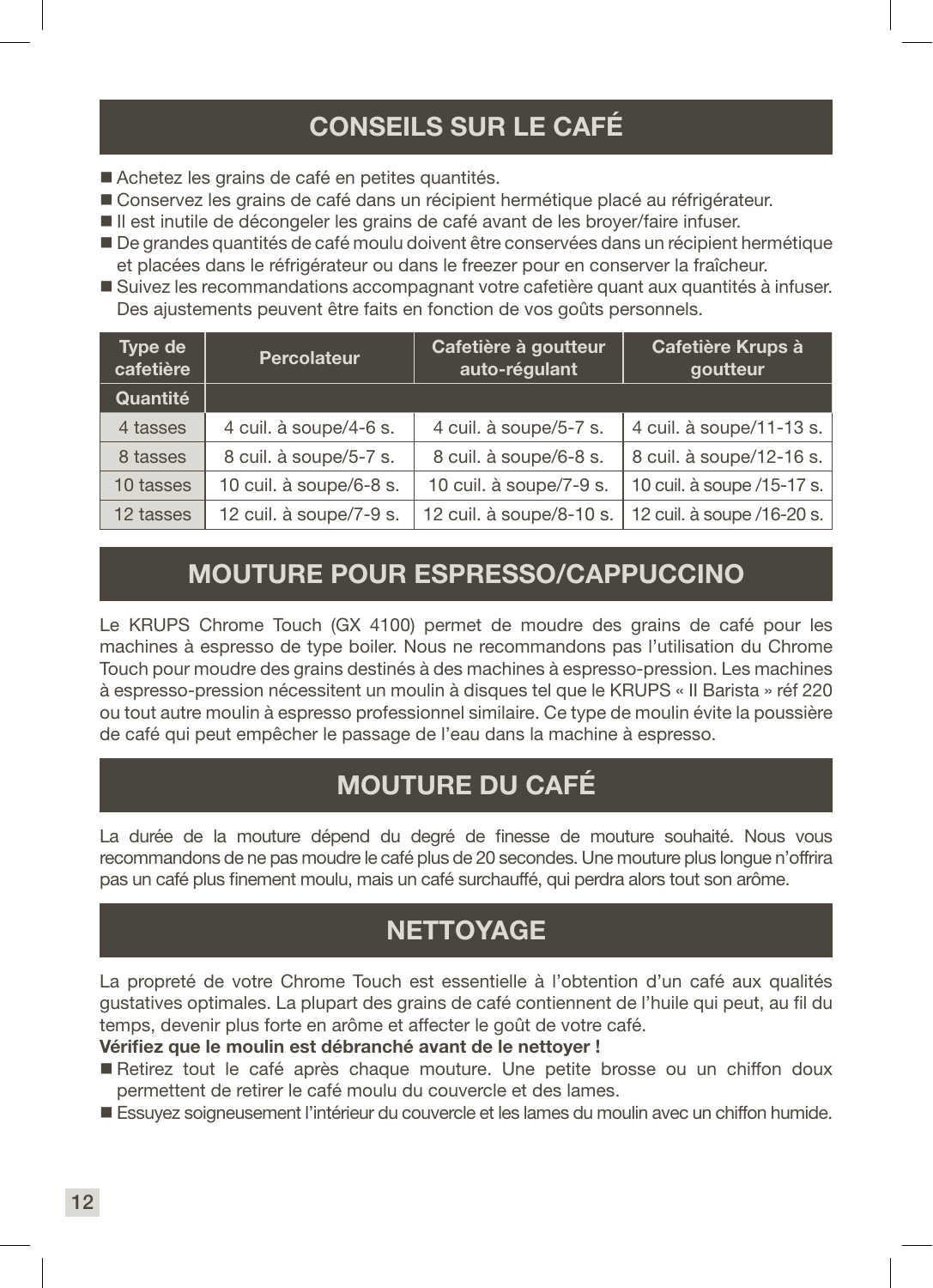- La base peut être essuyée avec un chiffon humide. N'immergez JAMAIS la base du moulin dans l'eau ou dans tout autre liquide !
- Le couvercle peut être nettoyé dans l'eau chaude, avec un détergent doux ou bien être placé dans le panier supérieur du lave-vaisselle sur cycle doux.

## KRUPS GARANTIE INTERNATIONALE

: www.krups.com

Ce produit est réparable par KRUPS, pendant et après la période de garantie. Les accessoires, consommables, et autres pièces remplaçables directement par l'utilisateur, peuvent être commandés, s'ils sont disponibles localement, sur le site internet

#### La Garantie :

#### www.krups.com

Ce produit est garanti par KRUPS (adresse et contacts dans la liste des pays de la Garantie Internationale KRUPS) contre tout défaut de fabrication ou de matière ou de main d'oeuvre, pendant 2 ans à partir de la date d'achat initiale ou la date de livraison.

Cette Garantie Internationale du fabricant KRUPS vient en complément des droits des consommateurs.

La Garantie Internationale du fabricant couvre tous les coûts de remise en état d'un produit reconnu défectueux pour redevenir conforme à ses spécifications d'origine, par la réparation, la main-d'oeuvre, et le remplacement éventuel de pièces défectueuses. Au choix de KRUPS, un produit de remplacement peut être proposé à la place de la réparation du produit défectueux. Les obligations de KRUPS dans le cadre de cette garantie se limitent exclusivement à cette réparation ou ce remplacement.

#### Conditions & Exclusions :

Cette garantie ne couvre pas les dommages qui seraient le résultat d'une mauvaise utilisation, d'une négligence, du non respect des instructions d'utilisation et de maintenance, de l'utilisation avec une alimentation électrique non conforme à celle spécifiée sur la plaque signalétique, ou d'une modification ou d'une réparation non autorisée du produit. Elle n'inclut également pas l'usure normale du produit, ni la maintenance ou le remplacement de pièces consommables, ni les cas suivants :

- –utilisation d'une eau ou d'un consommable non adapté
- –entrée d'eau, de poussière, d'insectes dans le produit
- –entartrage (tout détartrage doit être réalisé conformément aux instructions dans le mode d'emploi)
- –dommages mécaniques, surcharge
- –dommages ou dysfonctionnements dus à l'utilisation avec un voltage ou une fréquence électrique non conformes
- tout accident lié à un feu, une inondation, etc
- –usage professionnel ou sur un lieu de travail
- verre ou céramique endommagé
- –dommage résultant de la foudre ou surtension électrique

Cette garantie ne s'applique pas aux produits trafiqués, ou aux dommages résultant d'une utilisation impropre ou sans entretien, aux problèmes d'emballage ou de transport pendant l'expédition du produit par son propriétaire.

Afin d'offrir le meilleur service après-vente possible et d'améliorer constamment la satisfaction de ses clients, KRUPS pourra envoyer une enquête de satisfaction à tous ses clients dont le produit aura été réparé ou échangé par l'un des partenaires service agréés de KRUPS.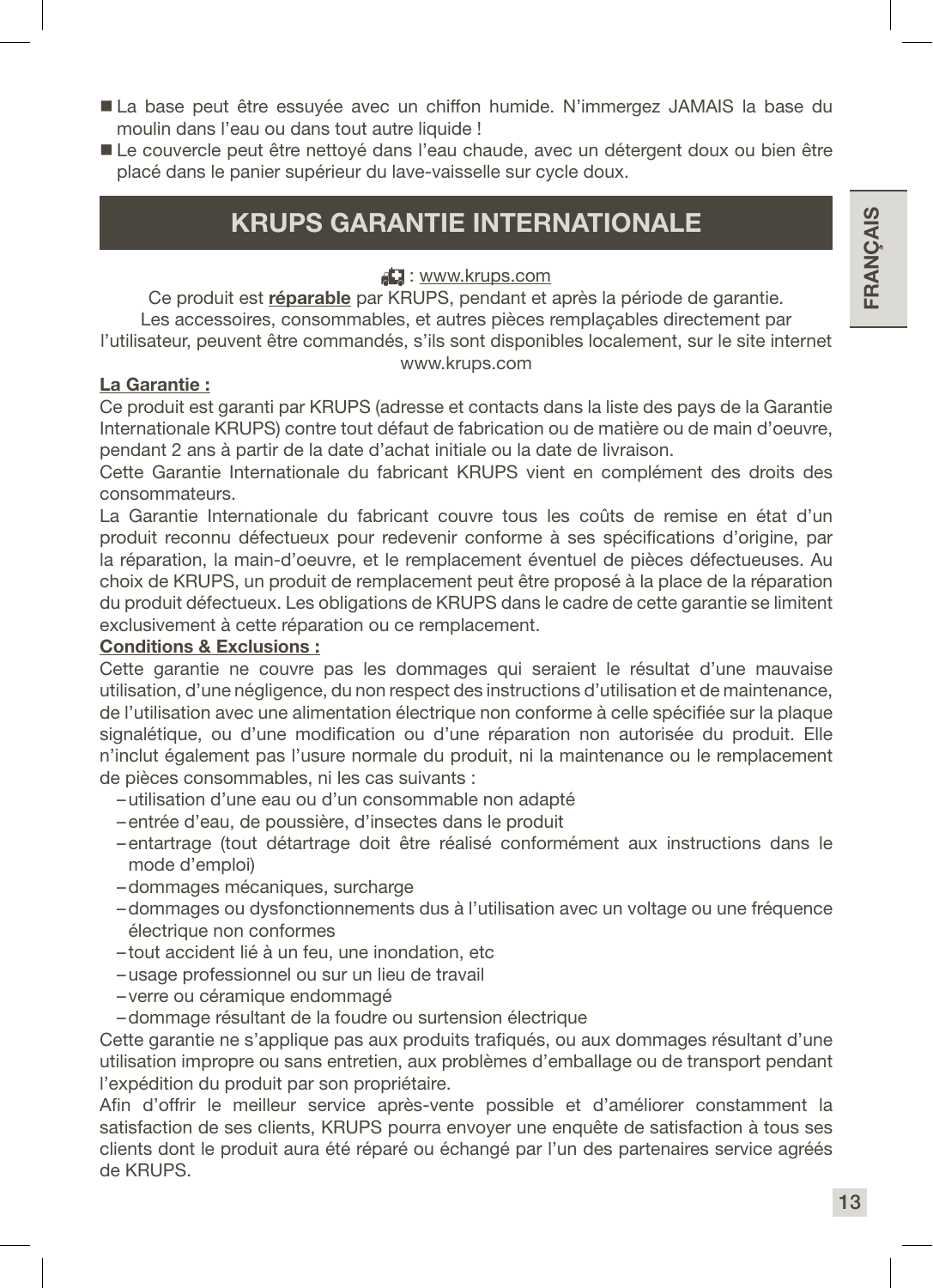La Garantie Internationale de KRUPS couvre exclusivement les produits achetés dans un des pays listés, et utilisés à des fins domestiques également dans un des pays listés dans Liste des Pays. En cas d'utilisation dans un pays différent du pays d'achat :

- a) La Garantie Internationalde de KRUPS ne s'applique qu'en cas d'adéquation du produit avec les standards et normes locales, tels que le voltage, la fréquence électrique, le type de prise électrique, ou toute autre spécification locale.
- b) Le processus de réparation pour des produits achetés en dehors du pays d'utilisation peut exiger un temps de réparation plus long si le produit n'est pas localement vendu par KRUPS.
- c) Au cas où le produit ne serait pas réparable dans le pays d'emploi, la Garantie Internationale de KRUPS est limitée au remplacement par un produit équivalent ou un produit alternatif de même valeur, si c'est possible.

#### Droits des Consommateurs :

Cette Garantie Internationale de KRUPS n'affecte ni les droits légaux dont bénéficie tout consommateur localement, qui ne sauraient être exclus ou limités, ni les droits légaux envers un distributeur auprès de qui aurait été acheté un produit. Cette Garantie donne au consommateur des droits spécifiques, et le consommateur peut par ailleurs bénéficier des droits particuliers en fonction du Pays, de l'Etat ou de la Province. Le consommateur peut faire usage de ces droits de son seul fait.

\*\*\*Veuillez conserver ce document qui vous sera utile en cas de réclamation sous garantie.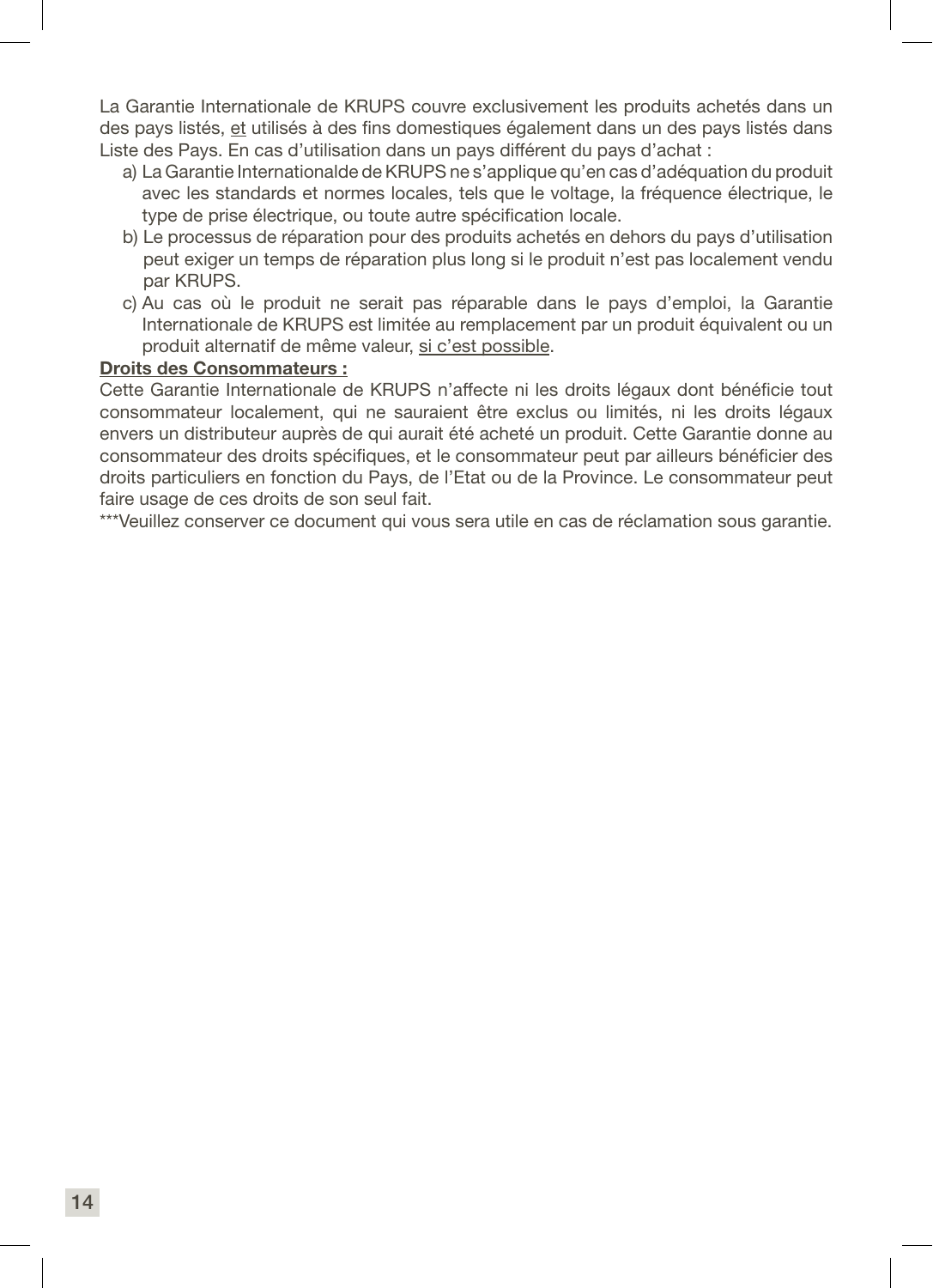# ADVERTENCIAS IMPORTANTES

Para la utilización de aparatos electrodomésticos deben respetarse siempre unas precauciones básicas de seguridad, especialmente las siguientes:

- 1. Le invitamos a leer cuidadosamente este instructivo antes de usar su aparato: una utilización no conforme con el modo de empleo liberará a KRUPS de toda responsabilidad.
- 2. Para evitar el riesgo de incendio, descarga eléctrica, o accidentes en las personas, no sumerja el cable, el enchufe, ni el aparato en agua o en cualquier otro líquido.
- 3. Este aparato no debe ser usado por personas (esto incluye niños) con capacidades físicas, sensoriales o mentales limitadas, o sin experiencia o conocimientos, salvo que estén bajo supervisión o que reciban instrucciones relacionadas con el uso del aparato por otra persona responsable de su seguridad. Cuando un aparato lo utilice un niño o se utilice cerca de uno, es necesario supervisarlo de cerca. Deberá vigilarse a los niños para garantizar que no juegan con el aparato.
- 4. Desconecte el aparato cuando no se utilice o antes de su limpieza. Deje enfriar el aparato antes de montar o desmontar las piezas y antes de su limpieza.
- 5. No quitar la tapa hasta que la cuchilla se haya detenido completamente. Después de soltar el botón, la cuchilla tardará 2 o 3 segundos en detenerse.
- 6. APAGUE el aparato y desenchúfelo cuando no lo esté utilizando, antes de montar o desmontar alguna pieza y antes de su limpieza. Para desenchufarlo, agarre el enchufe y sáquelo de la toma. No tire nunca del cable eléctrico. Instalación permanente: asegúrese de que el aparato esté APAGADO cuando no lo esté utilizando, antes de agregar o retirar piezas y antes de su limpieza.
- 7. La utilización de accesorios no recomendados ni vendidos por KRUPS puede causar fuego, descarga eléctrica o heridas.
- 8. No utilice el aparato en el exterior.
- 9. No deje colgar el cable del aparato en el borde de la mesa ni dejarlo en contacto con superficies calientes.
- 10. No coloque el aparato sobre o cerca de una estufa eléctrica, un horno o una cocina de gas.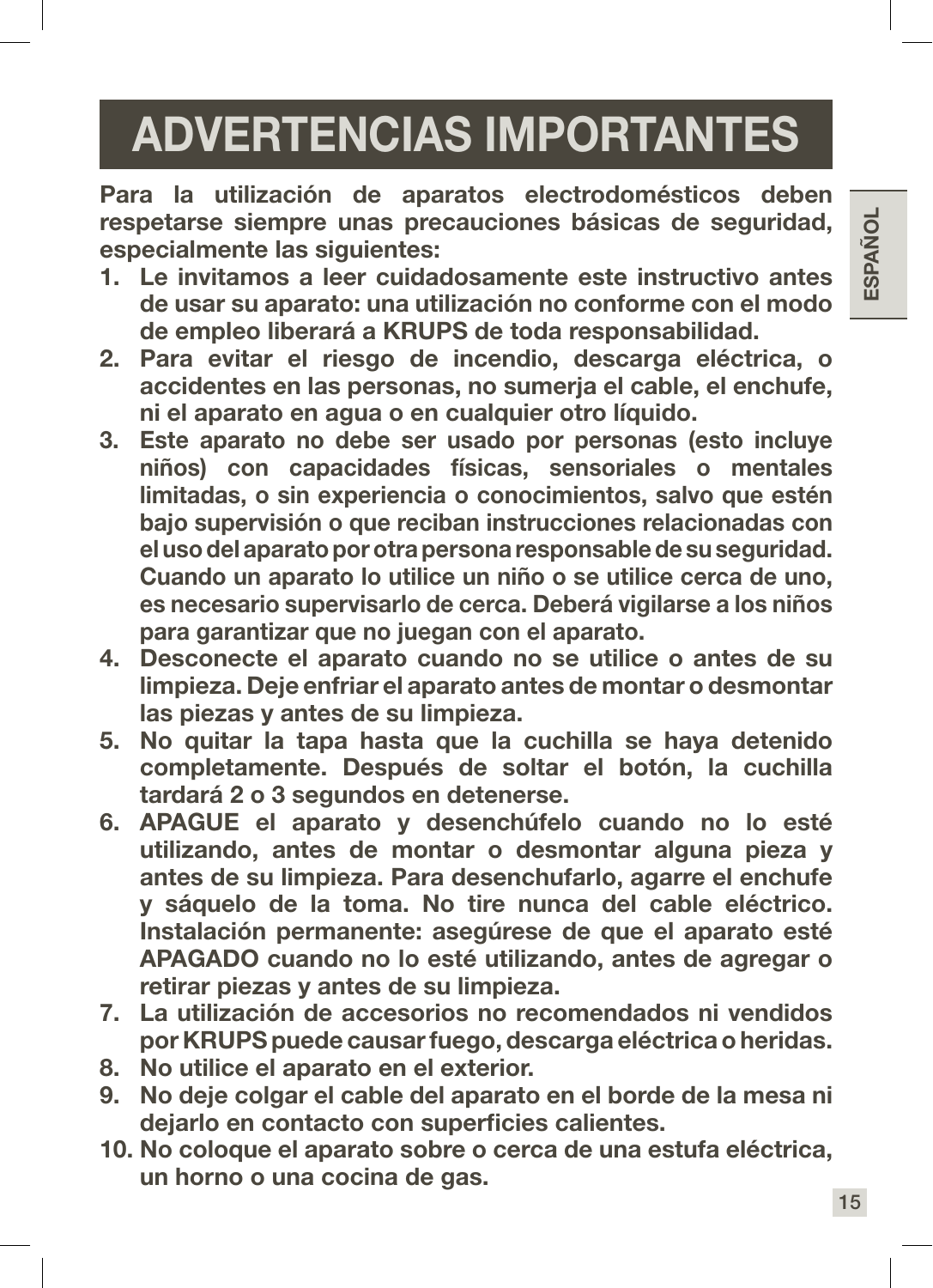- 11. Compruebe que el aparato esté apagado (off) antes de conectarlo o desconectarlo.
- 12. No utilice el aparato para otros fines que los previstos.
- 13. Comprobar que no haya objetos extraños en la camara para moler antes de utilizarlo.
- 14. Las cuchillas están muy afiladas. Utilícelas con precaución.
- 15. Verifique que el voltaje de su instalación sea igual al de su aparato.
- 16. Es necesaria una supervisión cercana cuando el artefacto lo usan niños o está cerca de ellos.
- 17. Los niños deben ser supervisados para asegurarse que no jueguen con el artefacto.
- 18. No debe usarse en las siguientes aplicaciones y tampoco se aplicará la garantía en: zonas de cocina para personal, oficina y otros ambientes laborales; casas de granjas; clientes en hoteles, moteles y otros tipos de ambientes residenciales; pensiones y hostales.
- 19. Su artefacto sólo debe ser para uso doméstico.
- 20. El uso de aditamentos que no recomiende o venda KRUPS puede causar incendios, descargas eléctricas o lesiones.

## CONSERVE ESTAS INSTRUCCIONES INSTRUCCIONES PARA EL CABLE

- A La longitud del cable se ha elegido para reducir el riesgo de accidentes.
- B Se pueden utilizar extensiones con prudencia.
- C Si utiliza una extensión:
	- 1) Su capacidad eléctrica debe ser igual o superior a la del aparato.
	- 2) La extensión y el cable deben estar dispuestos de tal manera que no sobrepasen la superficie o la mesa de trabajo.
- D El aparato está provisto de un enchufe polarizado (una pata es más ancha que la otra). Por razones de seguridad, este enchufe sólo se puede enchufar a la toma polarizada de una manera, si el enchufe no entra bien en la toma, dele la vuelta. Si sigue sin entrar, póngase en contacto con un electricista. No intente invalidar este dispositivo de seguridad.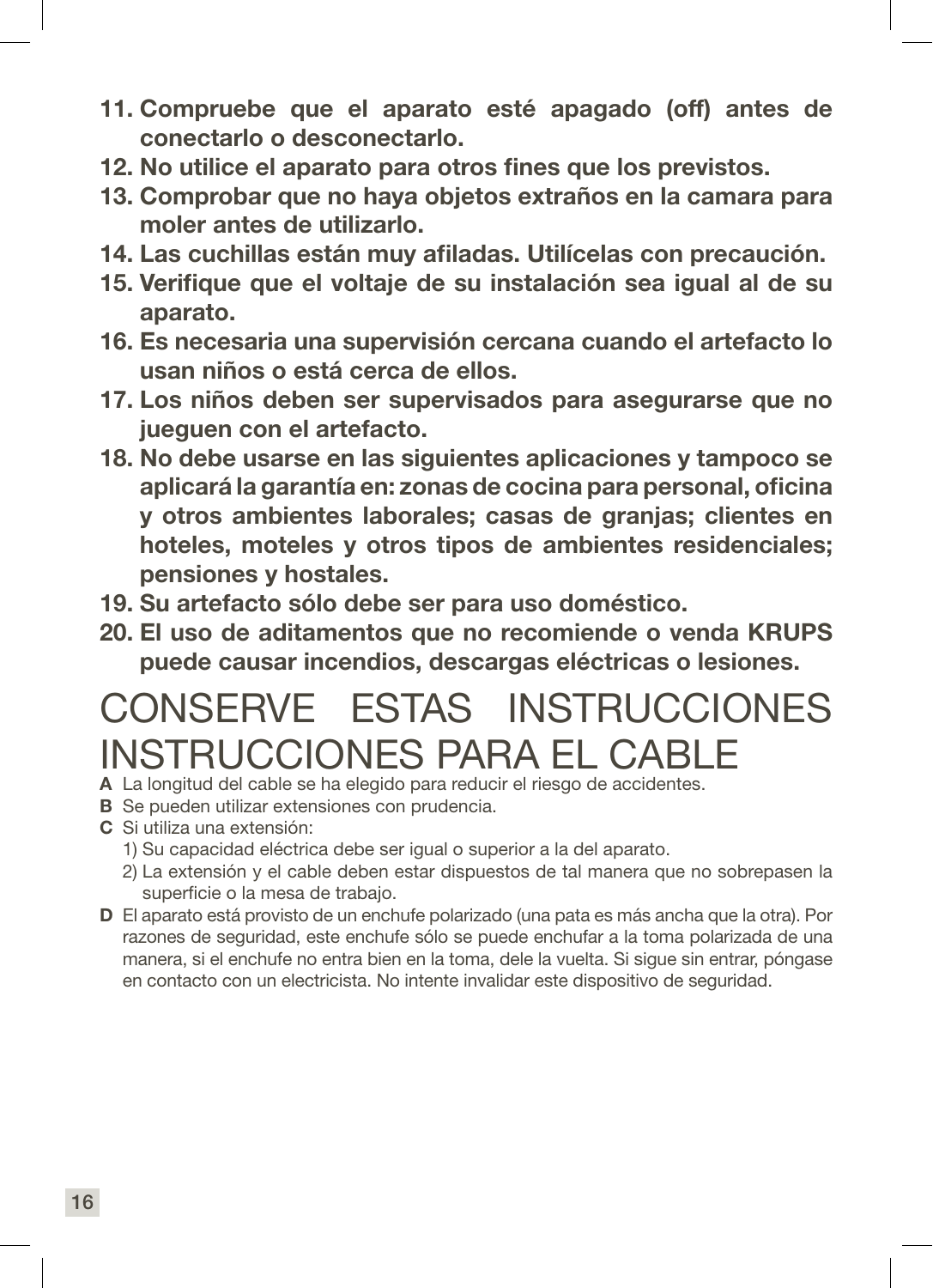- a Tapa del molino
- b Botón de encendido
- d Base del motor
- e Guarda cable

c Cámara para moler

### INTRODUCCIÓN

El molino de café de KRUPS le permite moler sus propios granos de café en su propia casa. Con la gran variedad de granos de café que existe en los supermercados y en las tiendas gastronómicas, resulta económico y sofisticado tener un molino Fast-Touch. No obstante, el mejor resultado es que se puede tener café fresco disponible en todo momento!

Los granos que están poco tostados parecen ser los más populares en América del Norte, y los granos con tostados oscuros se han relacionado más con los cafés más fuertes, como por ejemplo el café Espresso o el café turco. Sin embargo, este tueste oscuro también se puede preparar para obtener un café "normal".

Los granos de café también se dividen en diferentes categorías: café puro o mezcla. El café puro consiste en granos que se obtienen de una misma zona; el café mezcla consiste en granos de café que provienen de diferentes zonas, que en algunos casos da como resultado una combinación de café de una calidad superior.

La mejor manera de familiarizarse con el café es comprar pequeñas cantidades de diferentes variedades. Finalmente, descubrirá qué granos y qué sabores coinciden mejor con su gusto personal. Quizás, pronto comenzará usted a saborear sus propias "mezclas caseras"!

### FUNCIONAMIENTO

- Colocar la base (d) en un lugar firme.
- Llenar con granos de café de 1/2 a 3/4 de la cámara para moler (c) (1).
- Para calcular la cantidad de granos de café que se deben utilizar, se deberá tener en cuenta que una cantidad total de granos de café rinde el equivalente aproximado de café ya molido (es decir, 1/4 de taza con granos = 1/4 de taza de café molido. Ver el cuadro sobre café molido para tener en cuenta los niveles sugeridos).
- Colocar la tapa (a) en la base del molino (2).
- Conectar el molino. Para comenzar a moler, pulsar el botón de encendido (b) (3). El aparato se mantendrá en funcionamiento únicamente mientras el botón o la tapa estén presionados.
- El grado de finura que se prefiera decidirá el tiempo de duración de la molienda. Por ejemplo, una molienda gruesa exigirá menos proceso de molienda que un grano molido fino.

#### $\land$  PRECAUCIÓN

#### Antes de retirar la tapa, esperar hasta que las cuchillas se hayan detenido totalmente Se deberá desconectar el molino antes de retirar la tapa.

- Una vez que el café esté completamente molido, desconectar el molino. Con mucho cuidado, retirar la tapa y vaciar el café molido dentro de un recipiente o en un bote. Si se está moliendo una gran cantidad de granos, se deberá almacenar el café en un recipiente cerrado al vacío.
- El cable puede enrollado alrededor de la base del molino (4).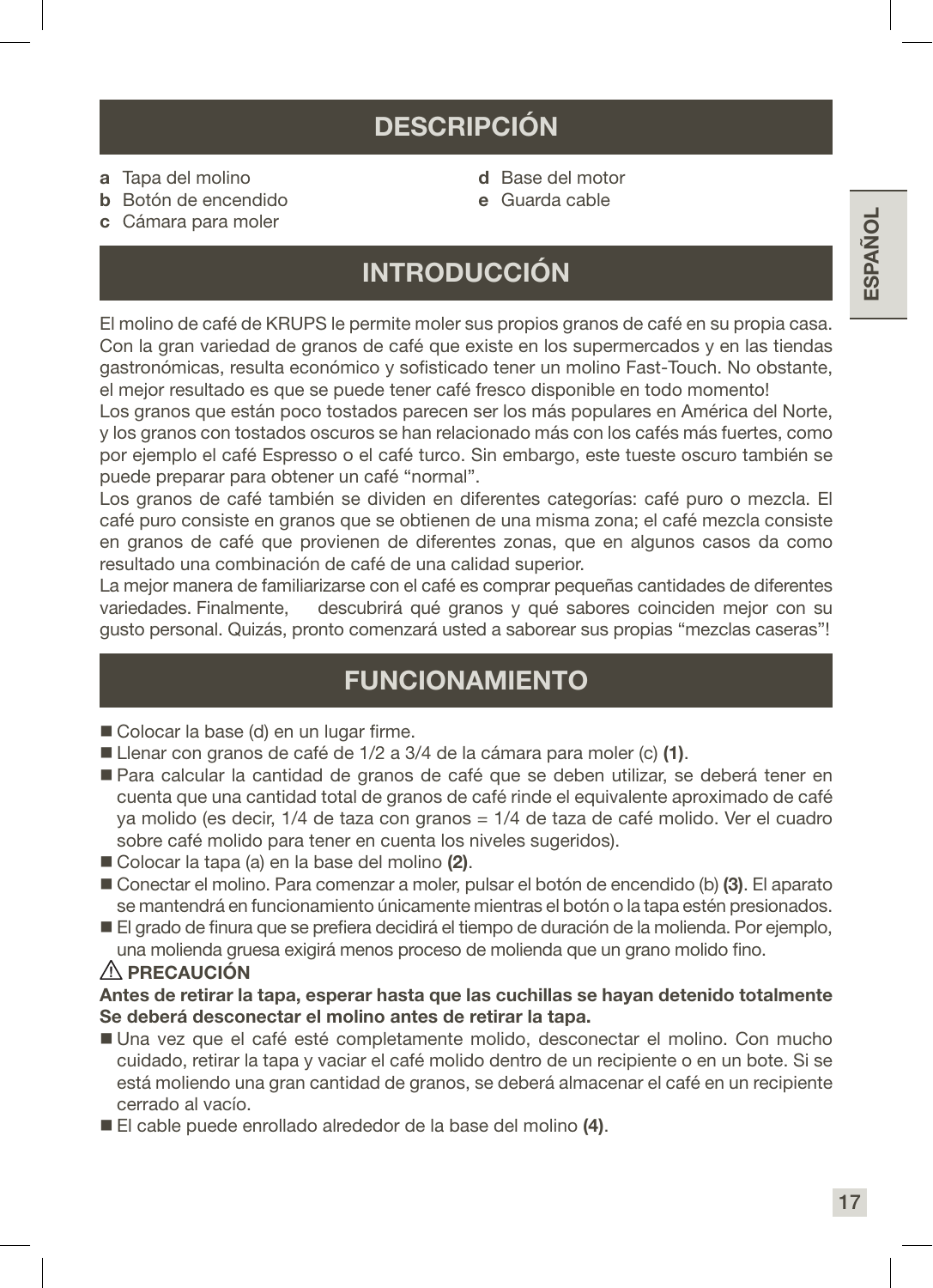## CONSEJOS PARA HACER CAFÉ

- Comprar los granos de café en pequeñas cantidades.
- Almacenar los granos de café en un recipiente cerrado al vacío en el congelador.
- No es necesario descongelar los granos de café antes de molerlos y / o prepararlos para la infusión.
- Cuando se trate de una gran cantidad de café molido, se deberá almacenar en un recipiente envasado al vacío y guardarlo en la nevera o en el congelador para mantener la frescura.
- Se deben seguir las recomendaciones sugeridas por el fabricante de la cafetera en lo que respecta a las cantidades que se utilizan para la preparación de las infusiones. Se podrán hacer algunas modificaciones para ajustarlo al propio gusto personal.

| Tipo de cafetera | <b>Percolador</b> | Cafetera con<br><b>Regulador Auto</b><br>Goteo | Cafetera por Goteo<br><b>Krups</b> |
|------------------|-------------------|------------------------------------------------|------------------------------------|
| Cantidad         |                   |                                                |                                    |
| 4 tazas          | 4 cucharadas      | 4 cucharadas                                   | 4 cucharadas                       |
| 8 tazas          | 8 cucharadas      | 8 cucharadas                                   | 8 cucharadas                       |
| 10 tazas         | 10 cucharadas     | 10 cucharadas                                  | 10 cucharadas                      |
| 12 tazas         | 12 cucharadas     | 12 cucharadas                                  | 12 cucharadas                      |

## MOLER PARA UN CAFÉ ESPRESSO / CAPPUCCINO

El modelo Fast-Touch de KRUPS (GX4100) es adecuado para moler granos para las máquinas para café espresso del tipo de cazo. No recomendamos utilizar el modelo Fast-Touch para moler los granos que se van a utilizar en máquinas para café espresso del tipo de bomba. Las máquinas para café espresso del tipo bomba necesitan un molino del tipo de disco como por ejemplo el modelo "II Baristal" de KRUPS, ref. 220, u otro molino similar espresso a nivel profesional. Este tipo de molino impedirá que se forme polvo de café que pueda dificultar el flujo del agua en la máquina para café espresso.

## MOLER CAFÉ

- El tiempo necesario para moler café dependerá de lo grueso o fino que se desea la molienda. No recomendamos moler el café durante más de 20 segundos. Si se utiliza el molino durante un tiempo más prolongado no se obtendrá un grano más fino sino que se recalentará el café. El resultado será entonces que el café perderá su sabor.
- El modelo Fast-Touch (modelo GX4100) tiene una capacidad de 85 g de granos, lo que representa hasta 12 tazas de café fresco.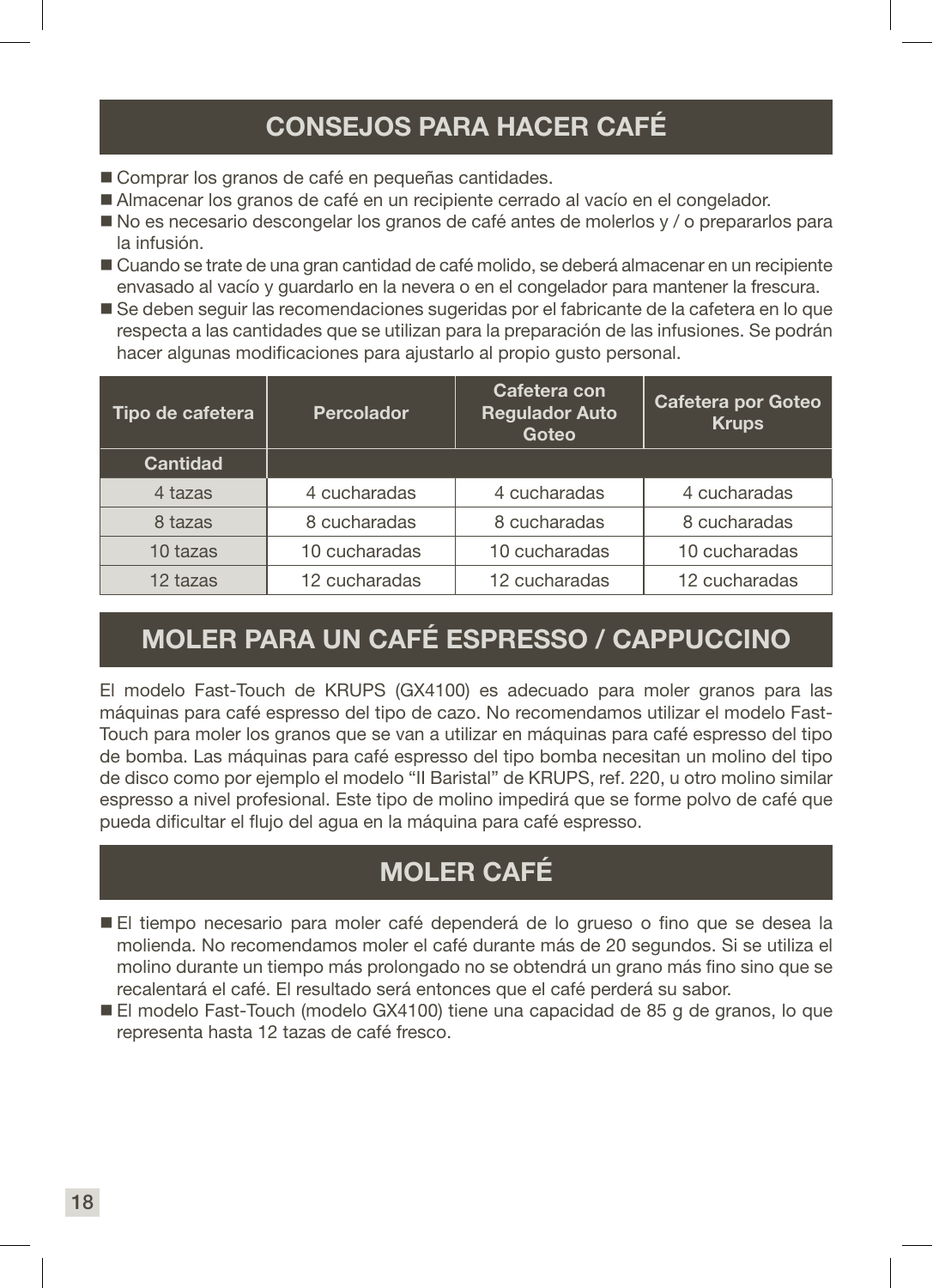## LIMPIEZA

Es esencial mantener limpio el molino para poder lograr los mejores resultados en cuanto al sabor. La mayoría de los granos de café contienen aceites que con el paso del tiempo pueden ocasionar un aroma más fuerte y podría afectar al sabor del café.

¡Comprobar que el molino esté desconectado antes de limpiarlo!.

- Retirar todo el café después de cada molienda. Es muy útil utilizar un pequeño cepillo suave o un paño para retirar el café depositado alrededor de la tapa y las cuchillas.
- Secar el interior de la tapa del molino y las cuchillas con mucho cuidado utilizando un paño húmedo.
- La base se puede secar con un paño húmedo. ¡NUNCA se deberá sumergir la base en agua ni en ningún otro líquido!
- Se puede lavar la tapa con agua templada, utilizando un detergente suave, o se le puede colocar en el soporte superior del lavavajillas y utilizarlo con el ciclo suave.

## KRUPS GARANTÍA LIMITADA INTERNACIONAL

#### : www.krups.com

Este producto puede ser reparado por KRUPS durante y después del periodo de garantía. Los accesorios, consumibles y componentes reemplazables por el usuario final, en caso de estar disponibles localmente, pueden ser adquiridos tal y como se describe en la

página web www.krups.com

La garantía : Este es un producto garantizado por KRUPS (la dirección y demás datos de la compañía figuran en la lista de países de la Garantía Internacional KRUPS) contra defectos de fabricación o en los materiales durante 2 años a partir de la fecha de compra o la fecha de entrega.

La garantía internacional que KRUPS emite como fabricante es una ventaja adicional que no afecta a los derechos legales del consumidor.

La garantía internacional del fabricante cubre todos los costes de reparación del producto defectuoso, de forma que se ajuste a sus especificaciones originales, ya sea mediante su reparación o la sustitución de los componentes defectuosos y la mano de obra necesaria. A criterio de KRUPS podrá sustituir el producto defectuoso, en lugar de repararlo. La reparación o sustitución del producto es la única obligación de KRUPS y la única y exclusiva solución facilitada al cliente en virtud de la presente garantía.

Condiciones y exclusiones : La garantía internacional KRUPS únicamente será de aplicación durante 2 años y en los países relacionados en la Lista de Países adjunta, y será válida solamente cuando vaya acompañada de una prueba de compra. Se puede llevar el producto en persona directamente a un Servicio Post-venta autorizado, o embalarlo adecuadamente y enviarlo, por correo certificado (o envío postal equivalente), a un Servicio Post-venta autorizado de KRUPS. La dirección completa de los Servicios Post-venta autorizados en cada país puede obtenerse en la página web de KRUPS (www.krups.com) o llamando al número de teléfono del país en cuestión indicado en la Lista de Países, en el que le proporcionarán la dirección de correo.

KRUPS no estará obligada a reparar o sustituir productos que no vayan acompañados de una prueba de compra válida.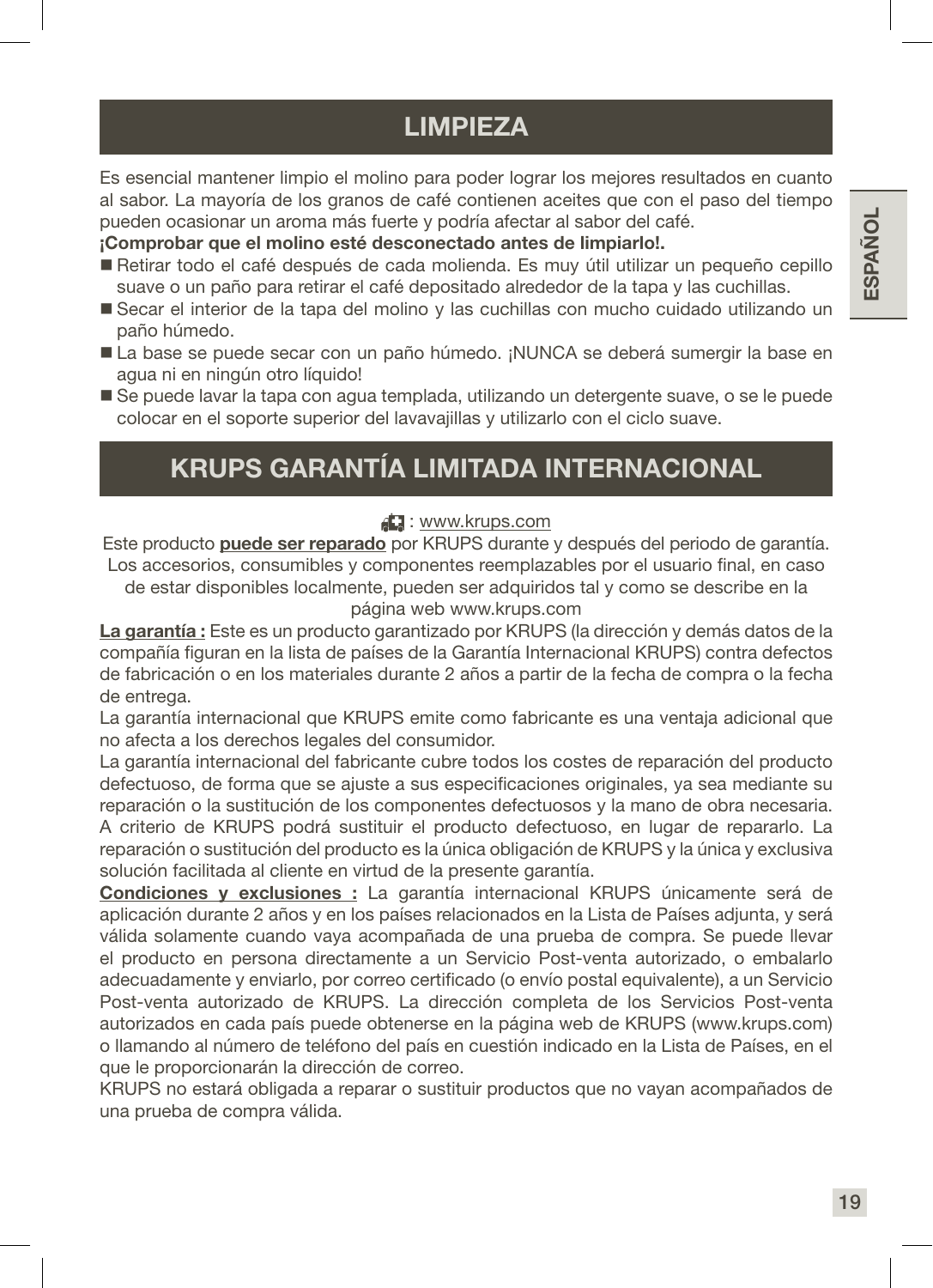Esta garantía no cubrirá los daños que puedan producirse como resultado de usos incorrectos, negligencia, inobservancia de las instrucciones de KRUPS, conexión a corrientes o voltajes distintos de los impresos en el producto, o una modificación o reparación no autorizada del producto. Tampoco cubre el uso y desgaste habitual, el mantenimiento o sustitución de consumibles, ni lo siguiente:

- la utilización de un tipo de agua o cualquier otro producto inadecuado
- la calcificación (las descalcificaciones deberán realizarse de acuerdo a las instrucciones de uso)
- –daños causados por un rayo o subidas de tensión
- –el acceso de agua, polvo o insectos dentro del producto
- –daños mecánicos, sobrecarga
- –uso profesional o comercial
- –daños o bajo rendimiento debidos a un voltaje o frecuencia equivocados
- –accidentes, incluidos incendios, inundaciones, rayos, etc.
- –daños en los materiales de vidrio o porcelana del producto

Esta garantía no se aplica a productos que hayan sido manipulados, ni en el caso de daños ocasionados por un uso o mantenimiento indebidos, un embalaje inadecuado por parte del consumidor o por una manipulación incorrecta del transportista. Para ofrecer el mejor servicio post-venta posible y mejorar constantemente el grado de satisfacción del cliente, KRUPS puede enviar una encuesta de satisfacción a todos los clientes que hayan reparado o canjeado sus productos en un servicio post-venta autorizado KRUPS.

La garantía internacional KRUPS se aplica únicamente a productos adquiridos en uno de los países relacionados, y destinados exclusivamente a uso doméstico en uno de los países indicados en la Lista de Países. Cuando un producto sea adquirido en un país incluido en la Lista y posteriormente se utilice en otro país incluido en la Lista:

- a) La garantía internacional KRUPS no se aplica en caso de no conformidad del producto adquirido con las especificidades locales, tales como el voltaje, la frecuencia, las tomas de corriente u otras especificaciones técnicas locales.
- b) El proceso de reparación para productos adquiridos fuera del país de uso puede precisar de un plazo mayor si KRUPS no comercializa localmente el producto.
- c) En los casos en los que el producto no sea susceptible de reparación en el país de utilización, la garantía internacional KRUPS se limitará a la sustitución por un producto similar o un producto alternativo de precio similar, siempre que sea posible.

Derechos de los consumidores : La garantía internacional KRUPS no afecta a los derechos de los consumidores ni a derechos que no puedan ser excluidos o restringidos, ni a los derechos que el consumidor tenga frente al comerciante minorista que le vendió el producto. Esta garantía proporciona al consumidor derechos legales específicos, y el consumidor también podrá tener otros derechos legales que variarán de una región a otra o de un país a otro. El consumidor ejercerá esos derechos a su criterio.

Por favor conserve este documento para consulta en caso de que deseara hacer una reclamación bajo garantía.

#### Específicamente para México :

Los datos que aparecen en la Lista de Países corresponden también al Centro de Servicio Autorizado directo y sitio para compra de refacciones y accesorios.

KRUPS cubrirá los gastos de transportación razonablemente erogados para el cumplimiento de esta garantía, exclusivamente para aquellos sitios donde no se cuente con un centro de servicio autorizado.